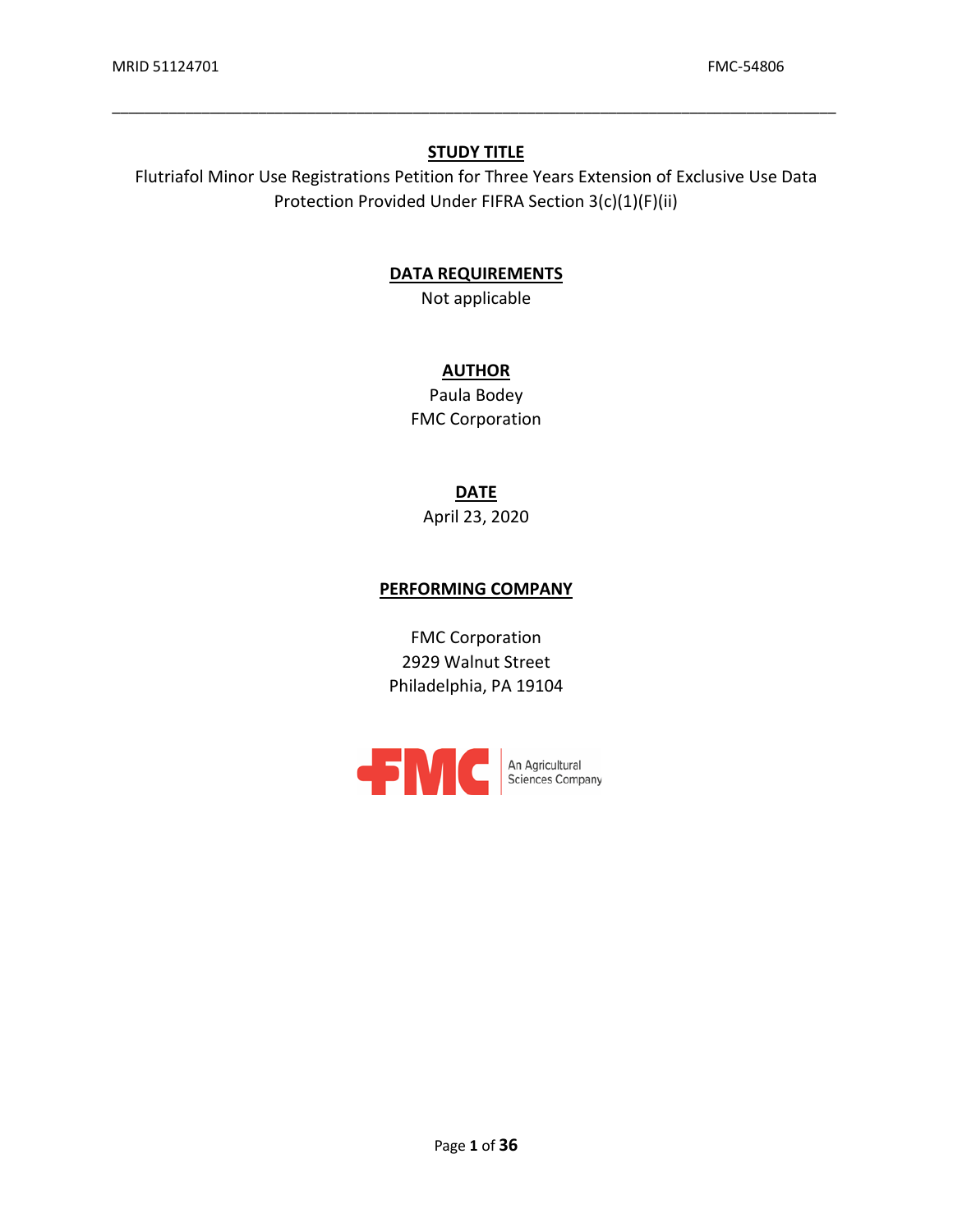### **STATEMENT OF CONFIDENTIALITY CLAIMS**

\_\_\_\_\_\_\_\_\_\_\_\_\_\_\_\_\_\_\_\_\_\_\_\_\_\_\_\_\_\_\_\_\_\_\_\_\_\_\_\_\_\_\_\_\_\_\_\_\_\_\_\_\_\_\_\_\_\_\_\_\_\_\_\_\_\_\_\_\_\_\_\_\_\_\_\_\_\_\_\_\_\_\_\_\_\_\_\_\_

 No claim of confidentiality, on any basis whatsoever, is made for any information contained in this entitled to confidential treatment and may be released to the public, subject to the provisions study. I acknowledge that the information not designated as within the scope of FIFRA section 10(d) (1)(A), (B) or (C) and which pertains to a registered or previously registered pesticide is not regarding disclosure to multinational entities under FIFRA (10)g.

Signature: *Paula* Date: 23-April-2020

Paula Bodey Senior Registration Manager FMC Corporation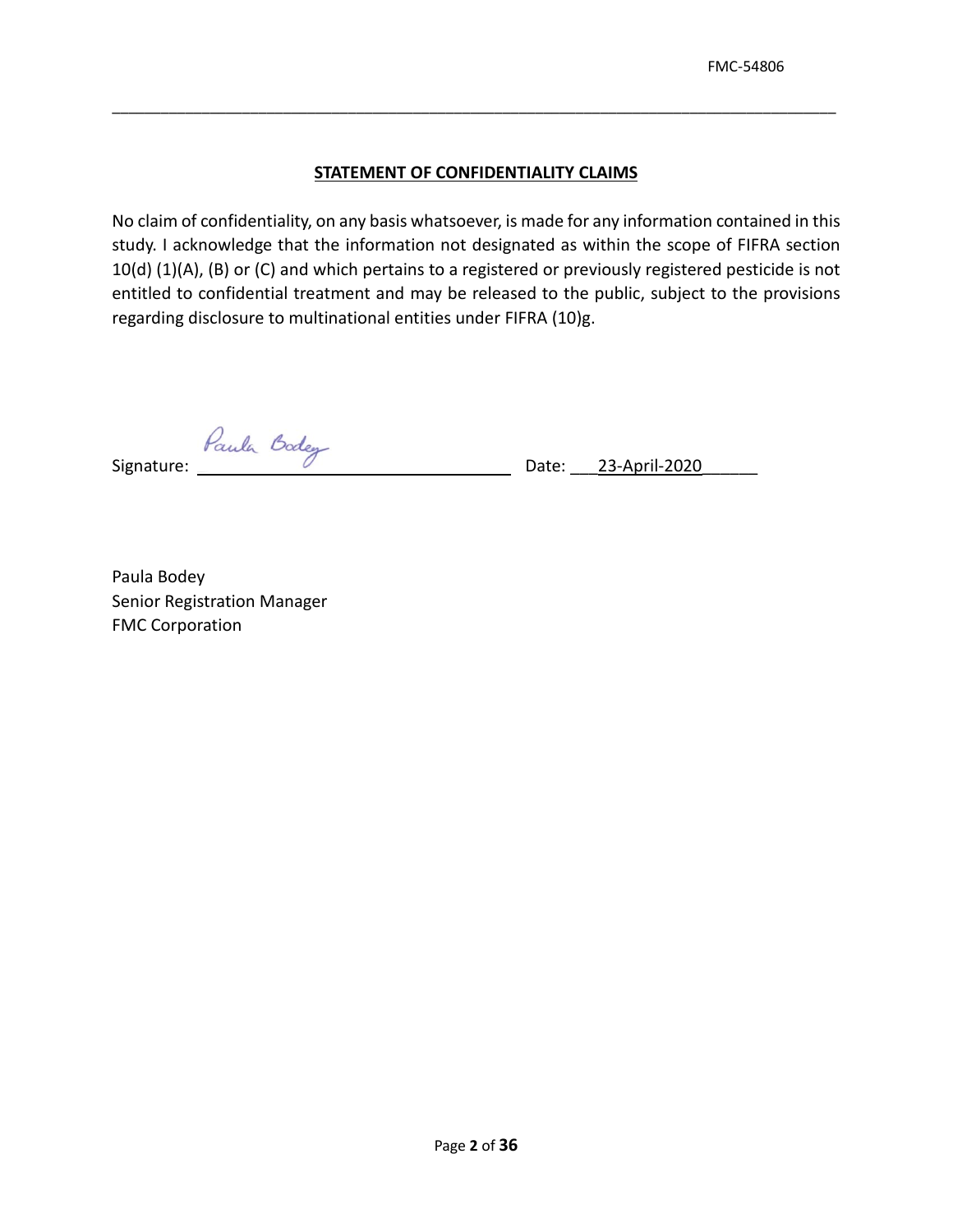# **STATEMENT OF GOOD LABORATORY PRACTICE COMPLIANCE**

\_\_\_\_\_\_\_\_\_\_\_\_\_\_\_\_\_\_\_\_\_\_\_\_\_\_\_\_\_\_\_\_\_\_\_\_\_\_\_\_\_\_\_\_\_\_\_\_\_\_\_\_\_\_\_\_\_\_\_\_\_\_\_\_\_\_\_\_\_\_\_\_\_\_\_\_\_\_\_\_\_\_\_\_\_\_\_\_\_

 required to comply with 40 CFR Part 160. This document is a petition for extending the exclusive use data protection period. It is not

Signature: *Paule* 

Date: 23-April-2020

Paula Bodey Senior Registration Manager FMC Corporation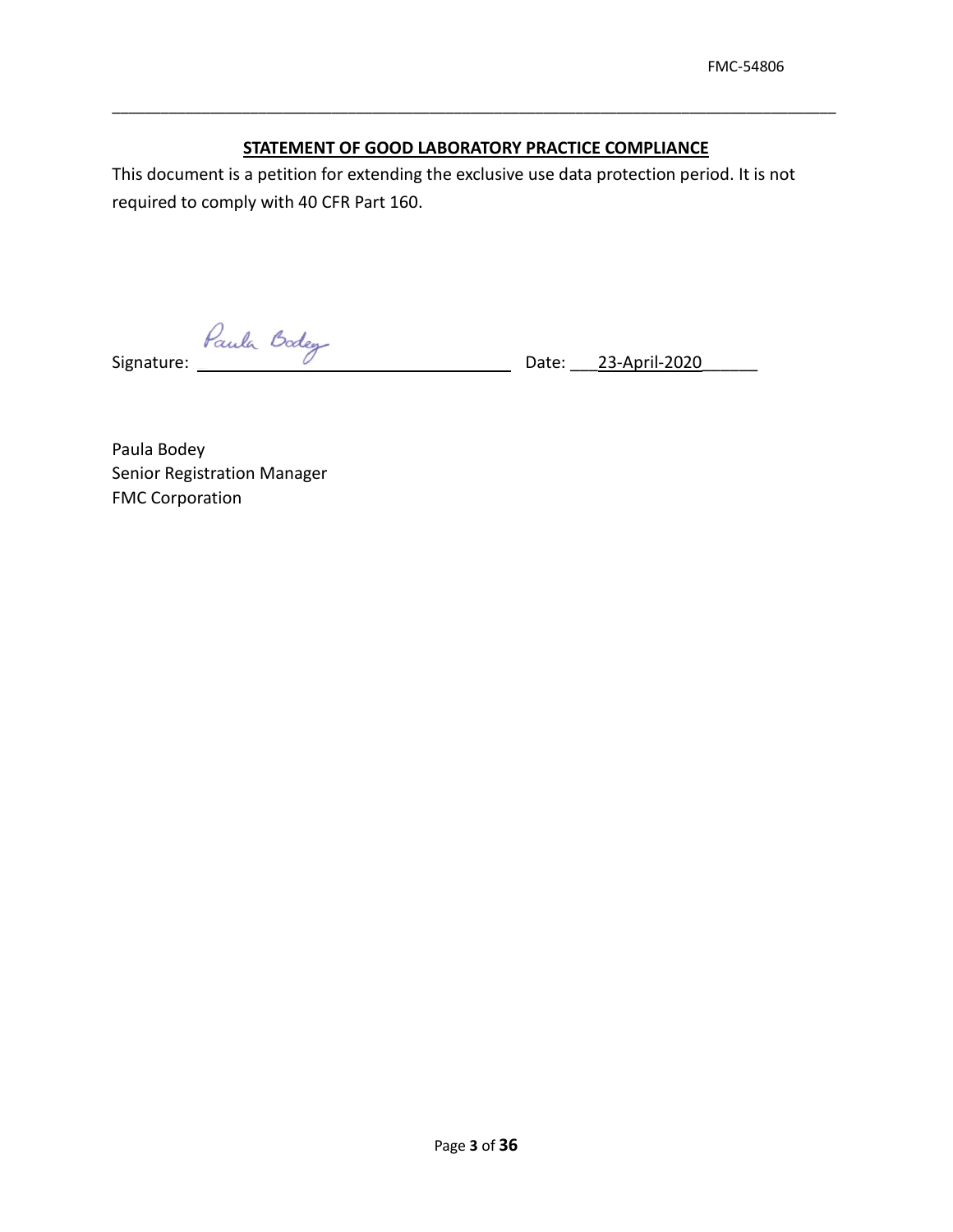# **Introduction**

 FMC hereby petitions EPA to extend the period of exclusive data use for Flutriafol fungicide by three years, by applying the provision listed under FIFRA Section 3(c)(1)(F)(ii).

\_\_\_\_\_\_\_\_\_\_\_\_\_\_\_\_\_\_\_\_\_\_\_\_\_\_\_\_\_\_\_\_\_\_\_\_\_\_\_\_\_\_\_\_\_\_\_\_\_\_\_\_\_\_\_\_\_\_\_\_\_\_\_\_\_\_\_\_\_\_\_\_\_\_\_\_\_\_\_\_\_\_\_\_\_\_\_\_\_

FIFRA Section  $3(c)(1)(F)(ii)$  states that:

 The period of exclusive data use provided under clause (i) shall be extended 1 additional year for each 3 minor uses registered after the date of enactment of this clause and within 7 years of the Agriculture, determines that, based on information provided by an applicant for registration or a commencement of the exclusive use period, up to a total of 3 additional years for all minor uses registered by the Administrator if the Administrator, in consultation with the Secretary of registrant, that

- I. there are insufficient efficacious alternative registered pesticides available for the use;
- II. the alternatives to the minor use pesticide pose greater risks to the environment or human health;
- III. the minor use pesticide plays or will play a significant part in managing pest resistance;
- IV. the minor use pesticide plays or will play a significant part in an integrated pest management program.

# **Flutriafol Product Registrations**

 Cheminova Flutriafol Technical (EPA Reg. No. 4787-55) was first registered by the EPA on April 29, Cheminova A/S (EPA Company No. 4787). Topguard Fungicide, containing flutriafol, was the formulated product registered with the initial technical registration on April 29, 2010. Three registrations transferred from Cheminova Inc. to FMC (EPA Company No. 279) in 2016. The two The registered formulated products are provided in the table below including the identification of any formulations which have minor crop uses on the approved label. 2010. An additional technical registration, Cheminova Flutriafol Technical 98.3% (EPA Reg. No. 4787-61), was approved by EPA on October 26, 2011. Both technical registrations are held by additional formulated products containing flutriafol were also registered in 2013, 2014 and 2015. The formulated product registrations were held by Cheminova Inc. (EPA Company No. 67760). In April 2015 FMC acquired both Cheminova Inc. and Cheminova A/S with the formulated product technical registrations remained under Cheminova A/S, which is a wholly owned subsidiary of FMC. Since the company acquisition, FMC has registered four additional formulated products.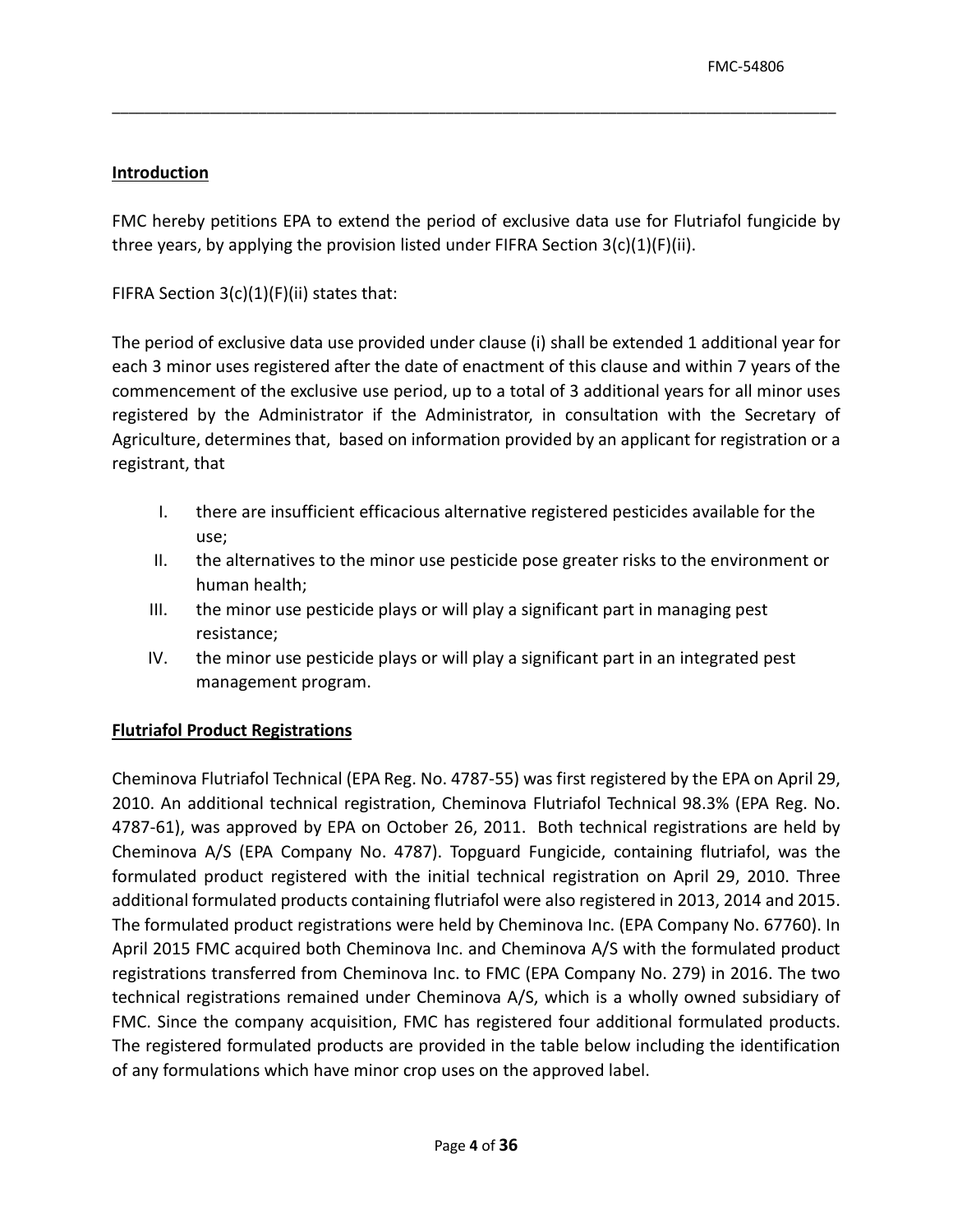| <b>Product</b><br><b>Name</b> | EPA Reg.<br>No. | <b>Registration Date</b> | <b>Alternate Brand Names</b>    | Minor Crop(s)<br>on Label |
|-------------------------------|-----------------|--------------------------|---------------------------------|---------------------------|
| Topguard                      | 279-3577        | 4/29/2010                | <b>Topguard Fungicide</b>       | Yes                       |
| Fungicide                     |                 |                          | <b>Topguard Fungicide</b>       | Yes                       |
|                               |                 |                          | <b>Specialty Crops</b>          | (multiple)                |
| Flutriafol                    | 279-3588        | 7/29/2013                | Rhyme Fungicide                 | Yes                       |
| 250 g/L SC                    |                 |                          |                                 | (multiple)                |
| Flutriafol                    | 279-3594        | 1/30/2015                | <b>Topguard Terra Fungicide</b> | No                        |
| 500 g/L SC                    |                 |                          |                                 |                           |
| Azoxystrobin                  | 279-3596        | 10/22/2014               | <b>Topguard EQ Fungicide</b>    | Yes                       |
| $296 g/L +$                   |                 |                          |                                 | (multiple)                |
| Flutriafol 218                |                 |                          |                                 |                           |
| $g/L$ SC                      |                 |                          |                                 |                           |
| F9654-1                       | 279-3603        | 12/6/2018                | Lucento Fungicide               | Yes                       |
| Fungicide                     |                 |                          |                                 | (popcorn)                 |
| Preemptor                     | 279-3620        | 2/15/2017                |                                 | No                        |
| Fungicide                     |                 |                          |                                 |                           |
| F6123-1                       | 279-3633        | 11/20/2019               | Rayora Fungicide                | No                        |
| Fungicide                     |                 |                          |                                 | (No Ag Uses)              |
| F4278-3                       | 279-9638        | 10/3/2019                | Xyway 3D Fungicide              | Yes                       |
|                               |                 |                          |                                 | (popcorn)                 |

### **Minor Use Registrations**

 All minor crop uses were registered within the required seven years following the initial registration. Using the guidance provided by EPA, the total number of minor uses eligible to support the exclusive use data extension, should they meet one of the criteria, is twenty two (22).

| <b>Minor Crop / Crop Group</b> | <b>Date of Registration</b> | <b>Representative Crops*</b>            |
|--------------------------------|-----------------------------|-----------------------------------------|
| Popcorn                        | 4/29/2010                   | popcorn                                 |
| Pome fruit crop group 11       | 8/8/2012                    | apple, pear (2)                         |
| Stone fruit crop group 12      | 8/8/2012                    | cherry (sweet or tart), peach, plum (3) |
| Cucurbit Vegetables crop       |                             | cucumber, muskmelon, and summer         |
| group 9                        | 8/20/2014                   | squash (3)                              |
| Fruiting vegetable crop group  |                             | tomato, pepper (bell and non-bell)(2)   |
| $8 - 10$                       | 8/20/2014                   |                                         |
| Tree nut crop group 14         | 8/20/2014                   | almond, pecan (2)                       |
| Strawberry                     | 8/20/2014                   | strawberry                              |
| Leafy vegetables, except       | 1/30/2015                   | head lettuce, leaf lettuce, spinach,    |
| Brassica, crop group 4         |                             | and celery (4)                          |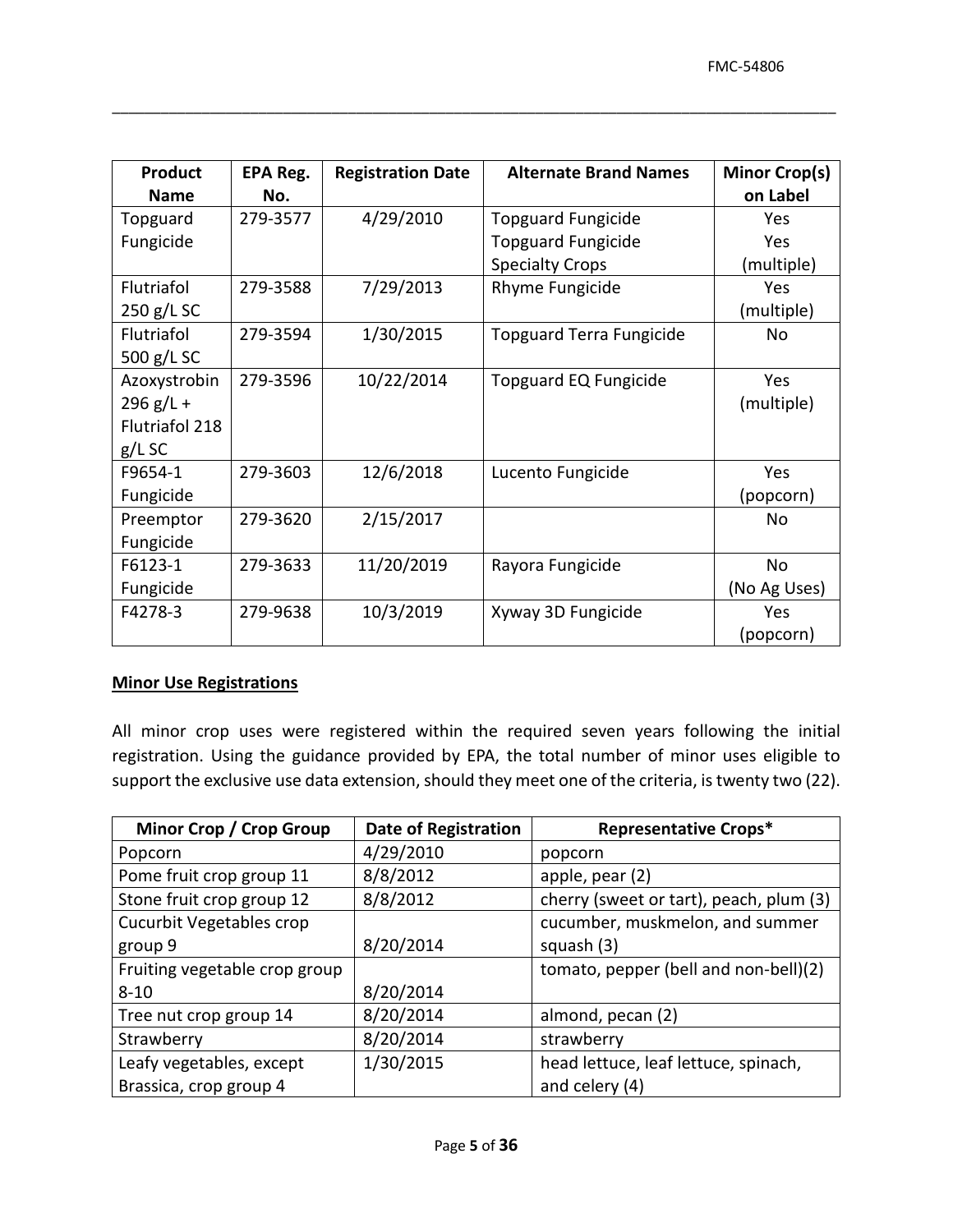| Brassica leafy vegetables crop<br>$\vert$ group 5 (with 3<br>representative crops:) | 1/30/2015  | broccoli or cauliflower, cabbage, and<br>mustard greens (3) |
|-------------------------------------------------------------------------------------|------------|-------------------------------------------------------------|
| Hops                                                                                | 11/19/2015 | hops                                                        |

 maximum number of minor uses that may qualify for the exclusive data use extension for that crop in that crop group may be used to substitute for the major representative crop. \*Per EPA guidance documents, the number of representative crops in a crop group is the crop group. If one of the representative crops is a major crop (>300,000 acres), another minor

# **Diseases Controlled (or Suppressed) on Minor Use Crops:**

the formulation, while Topguard EQ is a premix product containing flutriafol and azoxystrobin. As the table in the Flutriafol Product Registrations section of the document summarizes, the primary registered end use products containing multiple minor crop uses are Topguard Fungicide, Topguard Fungicide Specialty Crops, Rhyme Fungicide, and Topguard EQ. Topguard Fungicide, Topguard Fungicide Specialty Crops, and Rhyme contain flutriafol as the sole active ingredient in The table below, which focuses on the formulations with flutriafol as the sole active ingredient, summarizes the broad spectrum of disease control (or suppression) across multiple crops.

| <b>Minor Use Crops</b> | <b>Topguard Fungicide, Topguard</b> | <b>Rhyme Fungicide Label</b>        |
|------------------------|-------------------------------------|-------------------------------------|
|                        | <b>Fungicide Specialty Crops or</b> |                                     |
|                        | <b>Topguard EQ Fungicide Labels</b> |                                     |
| Leafy vegetables,      |                                     | <b>Celery/Chinese Celery</b>        |
| except Brassica,       |                                     | Alternaria Leaf Spot (Alternaria    |
| crop group 4           |                                     | sonci, A. spp.)                     |
|                        |                                     | Anthracnose (Colletotrichum         |
|                        |                                     | dematium)                           |
|                        |                                     | Early Blight (Cercospera apii)      |
|                        |                                     | Late Blight (Septoria apiicola)     |
|                        |                                     | 2(ee) Fusarium Suppression          |
|                        |                                     |                                     |
|                        |                                     | <b>Leafy Vegetables</b>             |
|                        |                                     | Alternaria Leaf Spot (Alternaria    |
|                        |                                     | sonchi, A. spp.)                    |
|                        |                                     | Anthracnose (Microdochium           |
|                        |                                     | panattonianum, Collelotrichum       |
|                        |                                     | dematium)                           |
|                        |                                     | Cercospora Leaf Spot (Cercospora    |
|                        |                                     | spp.)                               |
|                        |                                     | Powdery mildew (Erysiphe            |
|                        |                                     | cichoroacearum, leveillula taurica) |
|                        |                                     | Septoria Leaf Spot (Septoria spp.)  |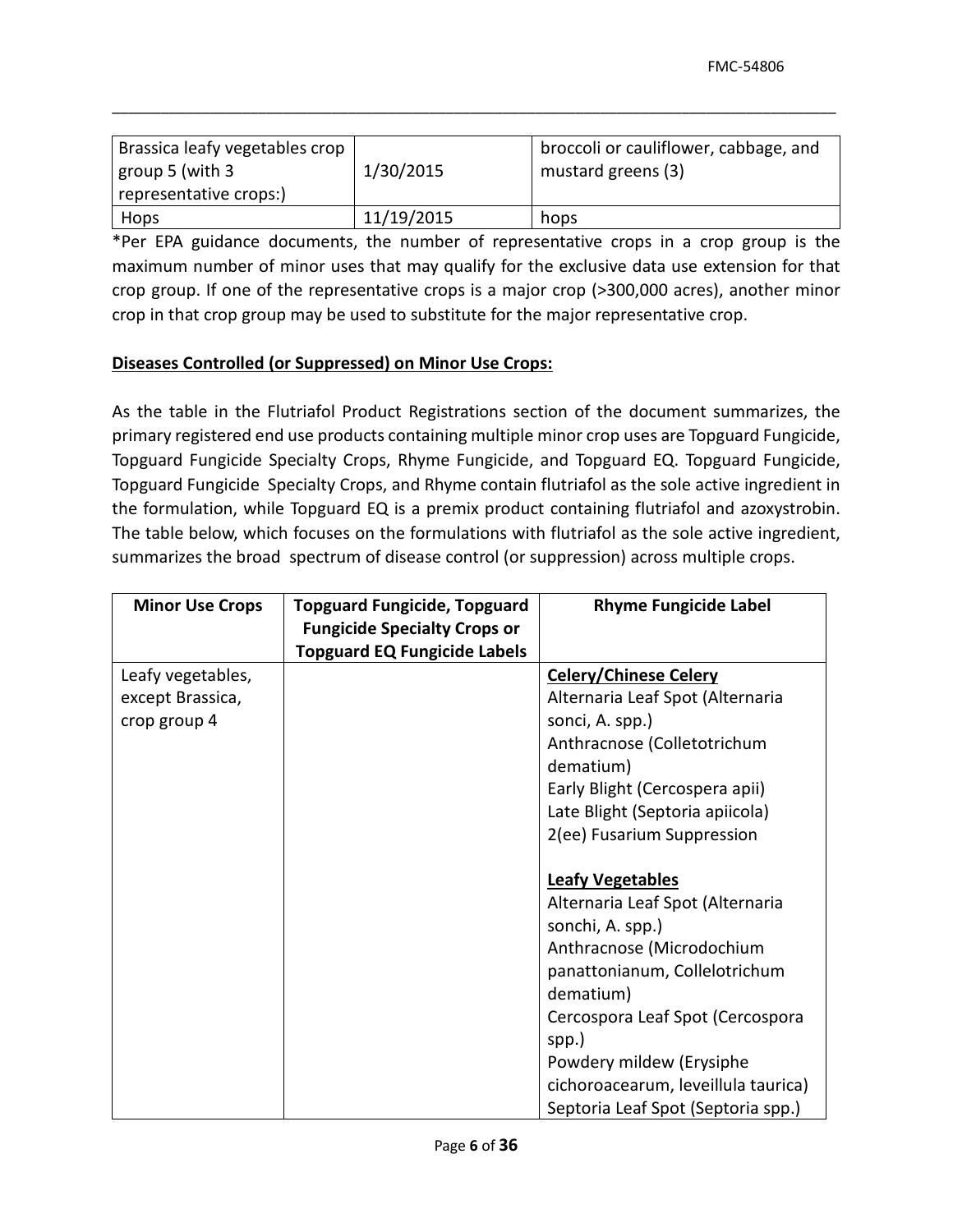| Brassica leafy<br>vegetables crop<br>group 5                          |                                                                                                                                                                                                                  | Black spot (Alternaria spp.)<br>Cercospera Leaf Spot (Cercospera<br>spp.)<br>Powdery Mildew (erysiphe<br>polygoni)                                                                                                                                                                                                                                                                       |
|-----------------------------------------------------------------------|------------------------------------------------------------------------------------------------------------------------------------------------------------------------------------------------------------------|------------------------------------------------------------------------------------------------------------------------------------------------------------------------------------------------------------------------------------------------------------------------------------------------------------------------------------------------------------------------------------------|
| Cucurbit<br>Vegetables crop<br>group 9                                | Gummy Stem Blight (Didymella<br>bryoniae)<br>Powdery Mildew<br>(Sphaerotheca fuliginea,<br>Erysiphe cichoracearum)<br><b>Target Spot (Corynespora</b><br>cassicola)<br>Charcoal Rot (Macrophomina<br>phaseolina) | Gummy Stem Blight (Didymella<br>bryoniae)<br>Powdery Mildew (Sphaerotheca<br>fuliginea,<br>Erysiphe cichoracearum)<br><b>Target Spot (Corynespora</b><br>cassicola)<br>Charcoal Rot (Macrophomina<br>phaseolina)<br>2(ee) Drip Irrigation:<br>Anthracnose<br><b>Gummy Stem Blight</b><br>Powdery Mildew<br><b>Target Spot</b><br><b>Charcoal Rot</b><br>Fusarium sp.                     |
| Fruiting vegetable<br>crop group 8-10<br>(removed tomato<br>diseases) | Anthracnose (Collectotrichum<br>coccedes, C. acutatum)<br>Cercospora Leaf Spot<br>(Cercospora capsici)<br>Powdery Mildew (Leveillula<br>taurica)<br>Charcoal Rot (Macrophomina<br>phaseolina)                    | Anthracnose (Collectotrichum<br>coccedes, C. acutatum)<br>Cercospora Leaf Spot (Cercospora<br>capsici)<br>Powdery Mildew (Leveillula<br>taurica)<br>Charcoal Rot (Macrophomina<br>phaseolina)<br>2(ee) Drip Irrigation:<br>Anthracnose<br><b>Black Mold</b><br><b>Early Blight</b><br>Cercospora Lef Spot<br>Powdery Mildew<br><b>Target Spot</b><br><b>Charcoal Rot</b><br>Fusarium sp. |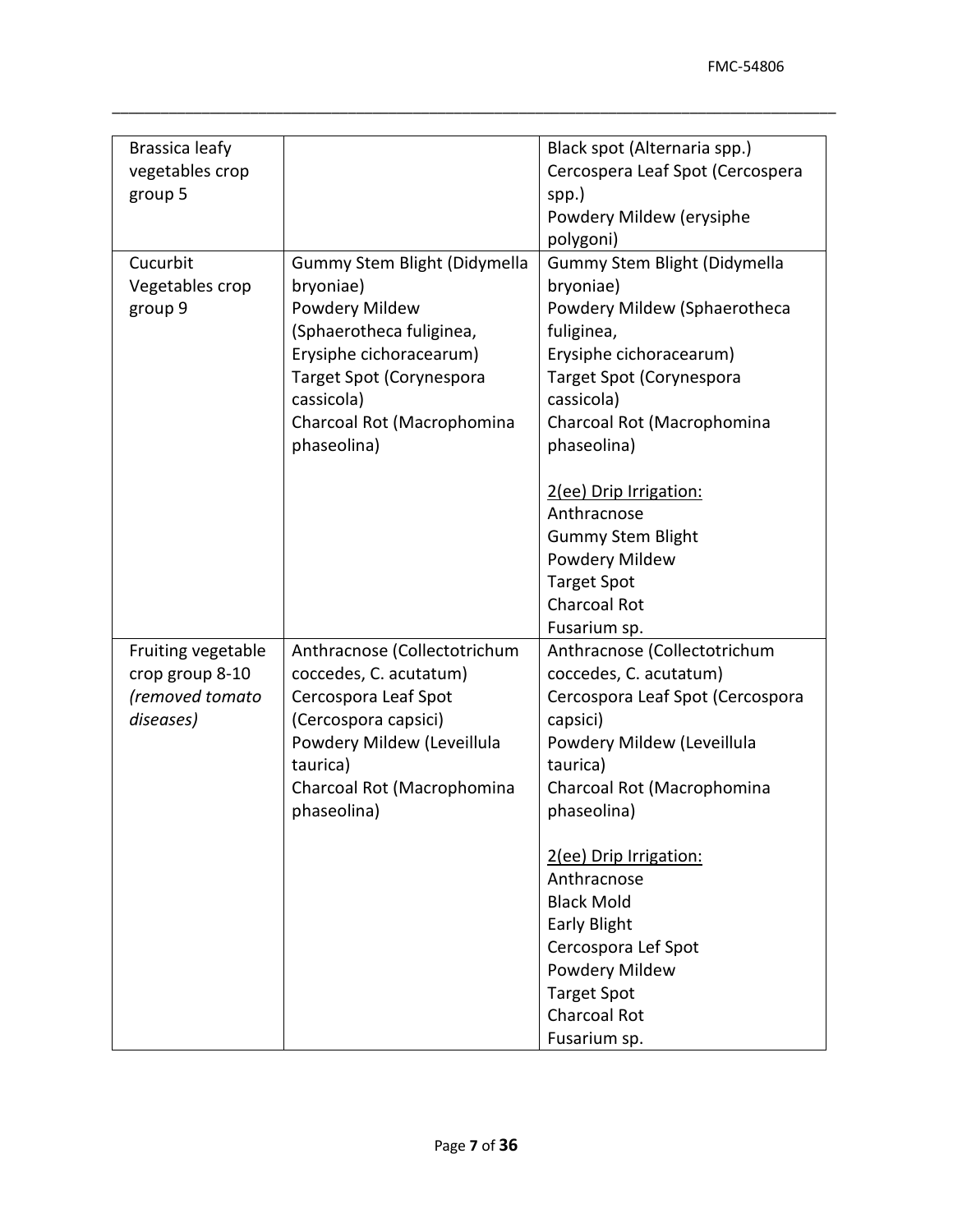| Hops                                                    | Powdery Mildew (Podosphaera<br>macularis, Sphaerotheca<br>macularis)<br>2(ee) Drip Irrigation:<br>Powdery Mildew                                                                                                                         | Powdery Mildew (Podosphaera<br>macularis, Sphaerotheca macularis)                                                                                                                                                                                                                                                                                                                                                                                                                                                                                                                   |
|---------------------------------------------------------|------------------------------------------------------------------------------------------------------------------------------------------------------------------------------------------------------------------------------------------|-------------------------------------------------------------------------------------------------------------------------------------------------------------------------------------------------------------------------------------------------------------------------------------------------------------------------------------------------------------------------------------------------------------------------------------------------------------------------------------------------------------------------------------------------------------------------------------|
| Pome fruit crop<br>group 11 (removed<br>apple diseases) | Powdery Mildew (Podosphaera<br>leucotricha)<br><b>Quince Rust</b><br>(Gymnosporangium clavipes)<br>Cedar Apple Rust<br>(Gymnosporangium juniperi-<br>vir-ginianae)<br>Apple Scab (Venturai<br>inaequalis)<br>Pear scab (venturia pirina) | Powdery Mildew (Podosphaera<br>leucotricha)<br>Quince Rust (Gymnosporangium<br>clavipes)<br>Cedar Apple Rust<br>(Gymnosporangium juniperi-vir-<br>ginianae)<br>Brooks Fruit Spot (Mycosphaerella<br>pomi)<br>Flyspeck (Zygophiala jamacaicensis,<br>formerly Schizothyrium pomi)<br>Apple Scab (Venturai inaequalis)<br>Sooty lotch (Gleodes pomigena)<br>Bot Rot or White Rot<br>(Botryosphaeria dothidea)<br>Black Rot (Botryosphaeria obtusa)<br>Bitter Rot (Colletotrichum<br>gloesporoides, C. acutatum)<br>Alternaria Blotch (Alternaria mali)<br>Pear scab (venturia pirina) |
| Popcorn                                                 | Gray leaf spot<br>Southern Corn Leaf Blight<br>Northern Corn Leaf Blight<br><b>Common Rust</b><br>Eyespot<br>Antracnose Leaf Blight<br>Northern Corn Leaf Spot<br>2(ee) Tar Spot (Topguard EQ)                                           |                                                                                                                                                                                                                                                                                                                                                                                                                                                                                                                                                                                     |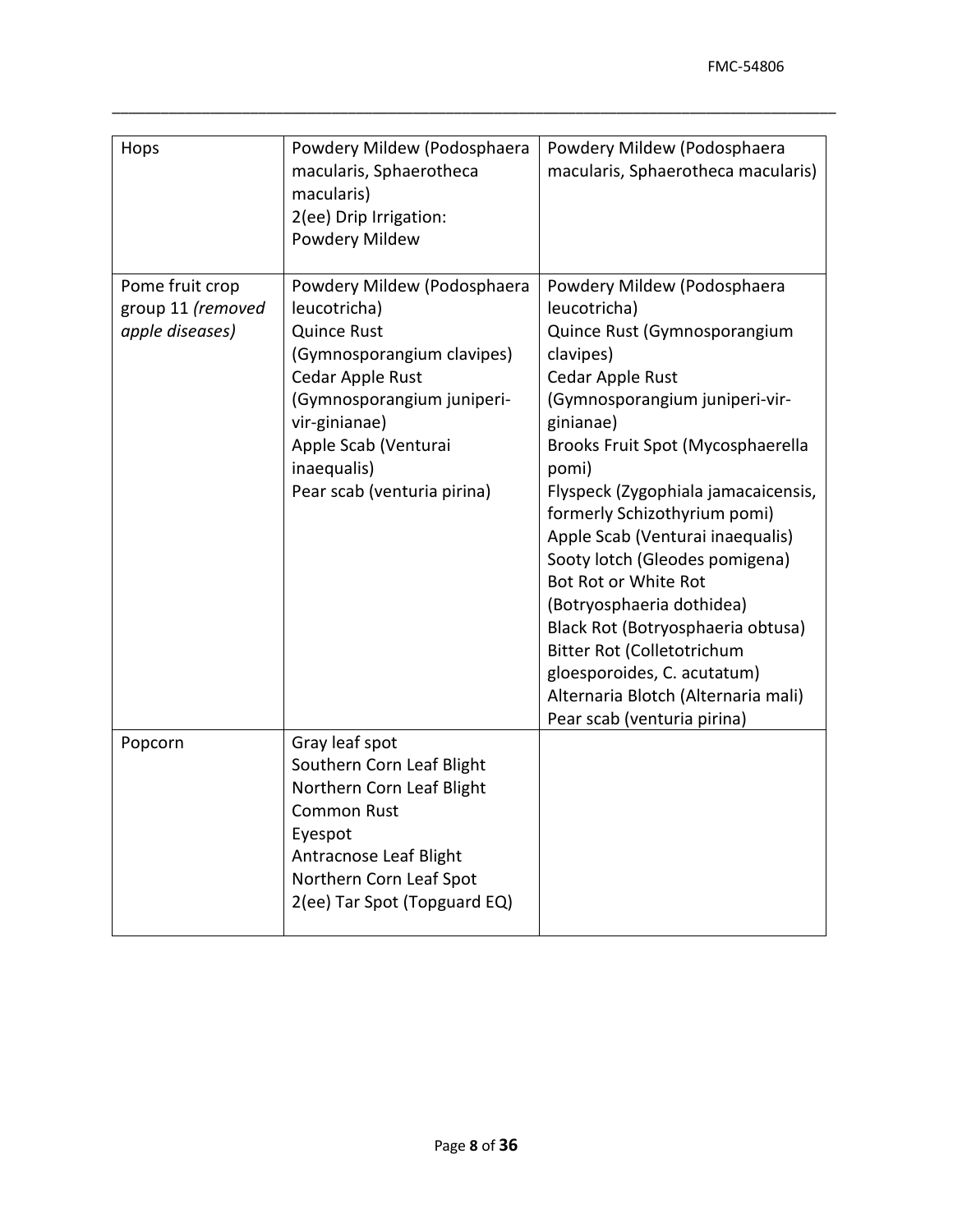| Stone fruit crop<br>group 12                                         | Brown Rot Blossom Blight<br>(Monilinia fructicola)<br>Cherry Leaf Spot (Blumeriella<br>jaapii)<br>Fruit Brown Rot (Monilinia<br>fructicola)<br>Powdery Mildew (Podosphaera<br>clandestina)                                                                                                                                                                                                            | Rusty Spot (Podosphaera<br>leucotricha)<br>Brown Rot Blossom Blight<br>(Monilinia spp.)<br>Cherry Leaf Spot (Blumeriella<br>jaapil)<br>Fruit Brown Rot (Monilinia spp.)<br>Powdery Mildew (Sphaerotheca<br>pannosa)<br>Shot Hole (Wilsonomyces<br>carpophilus)                                                                                                                                                                           |
|----------------------------------------------------------------------|-------------------------------------------------------------------------------------------------------------------------------------------------------------------------------------------------------------------------------------------------------------------------------------------------------------------------------------------------------------------------------------------------------|------------------------------------------------------------------------------------------------------------------------------------------------------------------------------------------------------------------------------------------------------------------------------------------------------------------------------------------------------------------------------------------------------------------------------------------|
|                                                                      |                                                                                                                                                                                                                                                                                                                                                                                                       | 2(ee) Drip Irrigation:<br>Powdery Mildew                                                                                                                                                                                                                                                                                                                                                                                                 |
| Strawberry                                                           |                                                                                                                                                                                                                                                                                                                                                                                                       | Powdery Mildew (Podosphaera<br>aphanis)<br>Charcoal Rot (Macrophomina<br>phaseolina)<br>2(ee) Drip Irrigation:<br>Anthracnose<br>Powdery Mildew<br><b>Charcoal Rot</b>                                                                                                                                                                                                                                                                   |
| Tree nut crop group<br>14 (removed<br>almond and walnut<br>diseases) | Pecan scab (Fusicladium<br>effusum)<br>Powdery mildew<br>(Microsphaera penicillata)<br>Zonate leaf Spot (Cristulariella<br>moricola)<br>Alternaria Leaf Spot and Fruit<br>Spot (Alternaria alternata)<br>Anthracnose (Colletotrichum<br>acutatum)<br>Brown Rot Blossom Blight<br>(Monilinia fructicola)<br>Eastern Filbert Blight<br>(Anisogramma anomale)<br>Shot Hole (Wilsonomyces<br>carpophilus) | Pecan scab (Fusicladium effusum)<br>Powdery mildew (Microsphaera<br>penicillata)<br>Zonate leaf Spot (Cristulariella<br>moricola)<br>Alternaria Leaf Spot and Fruit Spot<br>(Alternaria alternata)<br>Anthracnose (Colletotrichum<br>acutatum)<br>Brown Rot Blossom Blight<br>(Monilinia fructicola)<br>Eastern Filbert Blight<br>(Anisogramma anomale)<br>Shot Hole (Wilsonomyces<br>(carpophilus)<br>Leaf Rust (Tranzschelia discolor) |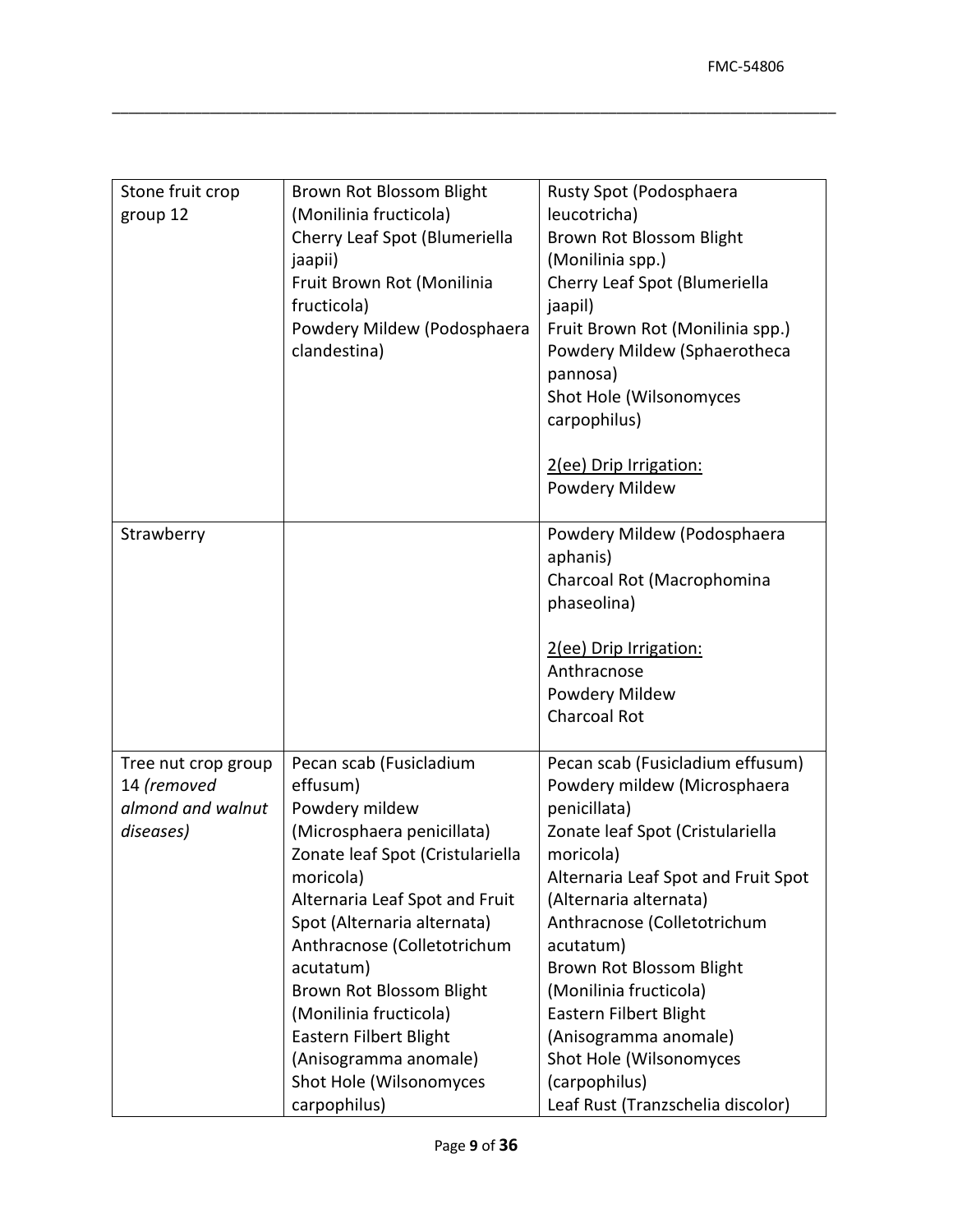| Leaf Rust (Tranzschelia                 | Downy Spot (Mycosphaerella |
|-----------------------------------------|----------------------------|
| discolor)<br>Downy Spot (Mycosphaerella | caryigena)                 |
| caryigena)                              | 2(ee) - Trunk diseases:    |
|                                         | Botryosphaeria dothidea    |
|                                         | Cytospora sorbicola        |
|                                         | Neofusicoccum parvum       |
|                                         | Phomopsis canker           |
|                                         |                            |

## **Flutriafol Mode of Action**

 cyctochrome P450, which plays a role in sterol production. Sterols are needed for fungal Flutriafol is a systemic, demethylation inhibitor (DMI) fungicide that can be used as a curative or preventative treatment. Flutriafol inhibits the specific enzyme, C14-demethylase, a fungal membrane structure and function and are essential for the development of functional cell walls.

## **Flutriafol Efficacy Advantage on Key Diseases**

 to control the diseases that have insufficient effective alternatives. FMC's intensive research to tools to efficiently produce minor crops. With the prohibitions on soil fumigants, such as methyl bromide, challenges to control devastating soilborne diseases have arisen leaving the growers Since Flutriafol was first registered, FMC has invested in the development of Flutriafol products address evolving diseases, such as charcoal rot and fusarium, provides minor crop growers with with insufficient alternatives for disease control.

 Flutriafol is unique among the slate of FRAC group 3 fungicides due to its high systemic mobility through plant leaves (foliar application), and especially through plant roots. Effective root uptake enables control of soilborne diseases of charcoal rot and fusarium, and importantly, Flutriafol has efficacy via drip irrigation to control foliar diseases such as powdery mildew on hops, stone fruit, strawberry, fruiting vegetables and cucurbits. FMC continues to invest in the development of and precisely apply flutriafol via drip irrigation to economically produce minor crops. With the growth of "buy local" initiatives, it is important to growers to have access to products that can solve disease problems while getting the most out of their investment in drip systems. appropriate use rates for minor crops so that growers can reduce dependence on manual labor

 conducted via a closed system, which reduces direct exposure to the applicator and bystanders, applications which rely on interception of foliar sprays at an effective concentration to provide Drip systems have an advantage to human health and the environment as the application is and potential contact or off-site movement via physical drift. Selection pressure on pathogens is reduced since flutriafol is applied to the root zone for uptake at effective use rates versus foliar disease control. Foliar applications are dependent on proper application and coverage to achieve the target rate which makes them more subject to error.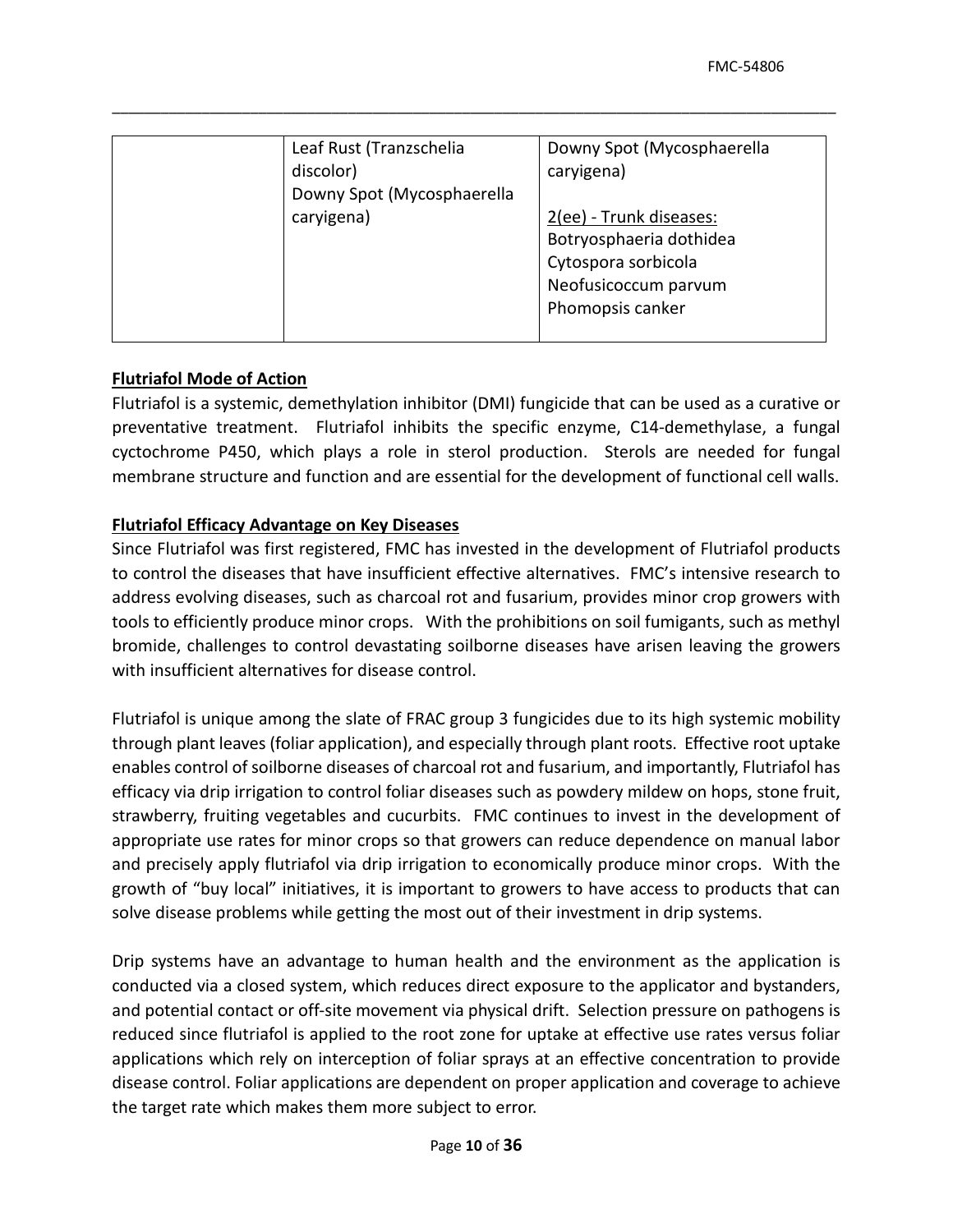product in furrow which reduces applicator and bystander exposure. FMC registered one No. 279-OALI. Both of these new products expand the utility of Flutriafol to the previously registered minor crop, popcorn. FMC has invested in not only the active ingredient chemistry, but in novel formulations and application technology to help the minor crop user economically solve pest problems. Specially formulated products have been developed for use in FMC's 3RIVE 3D system to precisely apply Flutriafol product in October 2019 to be used in the 3RIVE system, EPA Reg No. 279-9638, and an additional product to address the need for a fertilizer blend has been submitted to EPA, EPA Reg.

\_\_\_\_\_\_\_\_\_\_\_\_\_\_\_\_\_\_\_\_\_\_\_\_\_\_\_\_\_\_\_\_\_\_\_\_\_\_\_\_\_\_\_\_\_\_\_\_\_\_\_\_\_\_\_\_\_\_\_\_\_\_\_\_\_\_\_\_\_\_\_\_\_\_\_\_\_\_\_\_\_\_\_\_\_\_\_\_\_

## **Crop Specific Justification to meet one criteria to extend period of exclusive data use**

 The following table reflects the minor crops described in this petition and the criteria met to extend the period of exclusive data use.

|    | <b>Minor Crop</b>    | <b>Criteria Met</b> |
|----|----------------------|---------------------|
|    |                      |                     |
| 1  | Strawberry           | I, II, III, IV      |
| 2  | Cucumber             | I, II, III, IV      |
| 3  | Summer squash        | I, II, III, IV      |
| 4  | Cantaloupe/Muskmelon | I, II, III, IV      |
| 5  | Celery               |                     |
| 6  | Bell pepper          | I, II, III, IV      |
| 7  | Non-bell pepper      | I, II, III, IV      |
| 8  | Eggplant             | I, II, III, IV      |
| 9  | Mayhaw               |                     |
| 10 | Peach                | 1, II               |
| 11 | Apricot              | I, II               |
| 12 | Nectarine            | I, II               |
| 13 | Popcorn              |                     |
| 14 | Hops                 | I, II               |

# **Strawberry**

 **Crops:** Strawberry **Pest:** *Macrophomina phaseolina*, charcoal rot

Criteria Met:

 (I): The ban of methyl bromide has led to a resurgence in the occurrence and severity of charcoal sodium, AITC products) do not have the vapor pressure to move through the bed shoulders and rot in strawberry. Current fumigant alternatives (i.e. chloropicrin, 1,3-dichloropropene, metam row middles like methyl bromide did and leave untreated areas that lead to late season infection and crop collapse once the roots reach the untreated areas.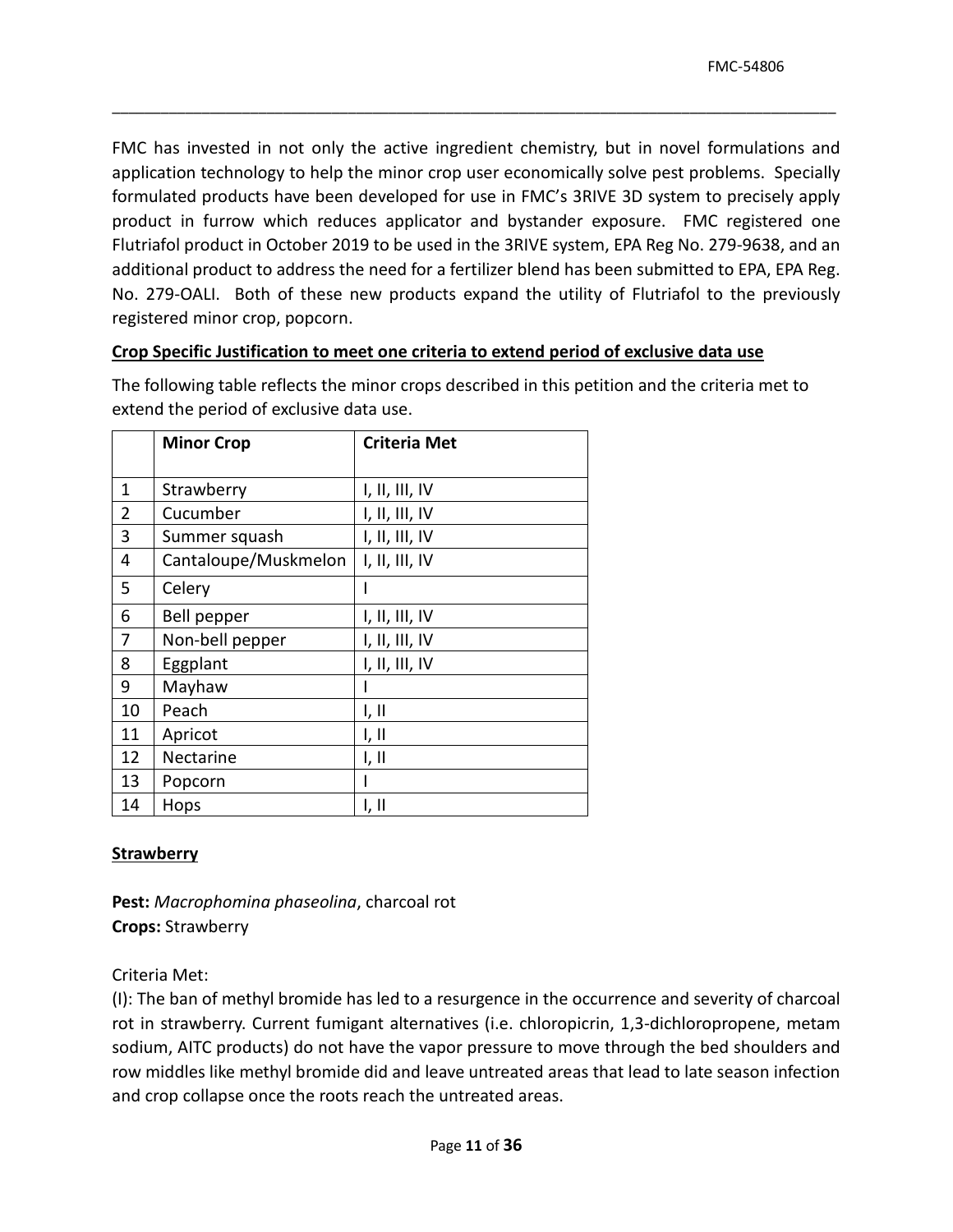The importance of charcoal rot in California was described in the January 18, 2019 Fruit Growers Center. Also known as the fungus *Macrophomina phaseolina*, charcoal rot is a growing problem reporting trouble with it in 2005 in plots that were no longer fumigated with methyl bromide. Charcoal rot symptoms started to show in established plants that have begun to produce fruit. Older leaves wilt turn grayish green and begin to dry out. The entire plant can collapse and die, and in severe cases, large portions of a field can be affected, according t[o production guidelines](https://www.calstrawberry.com/Portals/2/Reports/Research%20Reports/Production%20Guidelines/English/Charcoal%20Rot%20of%20Strawberry%20-%202013.pdf?ver=2018-01-12-155447-970)  News (Kloosterman, 2019). Charcoal rot is a universal problem for strawberry breeding programs, according to disease resistance trials at the California Polytechnic State University Strawberry in California, where the vast majority of U.S. strawberries are grown. Growers first started [of the California Strawberry Commission.](https://www.calstrawberry.com/Portals/2/Reports/Research%20Reports/Production%20Guidelines/English/Charcoal%20Rot%20of%20Strawberry%20-%202013.pdf?ver=2018-01-12-155447-970)

\_\_\_\_\_\_\_\_\_\_\_\_\_\_\_\_\_\_\_\_\_\_\_\_\_\_\_\_\_\_\_\_\_\_\_\_\_\_\_\_\_\_\_\_\_\_\_\_\_\_\_\_\_\_\_\_\_\_\_\_\_\_\_\_\_\_\_\_\_\_\_\_\_\_\_\_\_\_\_\_\_\_\_\_\_\_\_\_\_

 University of Florida IFAS Extension titled "Charcoal Rot of Strawberries Caused by *Macrophomina phaseolina*" (Peres, 2018) The authors state charcoal rot is caused by *Macrophomina phaseolina*  plants from a commercial field were submitted to a diagnostic clinic. During the 2015-2016 season, 30% plant mortality due to charcoal rot was reported early in the season and reached more than 60% by the end of the season in some fields. Charcoal rot in strawberries is the subject of a February 2018 technical paper published by and has become more prevalent in Florida strawberry fields since methyl bromide was phased out. This disease was first observed in December 2001, when collapsed and dying strawberry

 The authors continue to discuss that plant losses to charcoal rot can be reduced by chemigation or application of fungicides through the drip system. In chemigation experiments at UF/IFAS Rhyme<sup>®</sup> has a specific label for charcoal rot. GCREC, Kenja, **Rhyme®**, Topsin, and Velum Prime suppressed charcoal rot when drip applied. Of these, **Rhyme®** and Velum Prime are currently labeled for drip application to strawberry, and **only** 

**Rhyme<sup>®</sup>** is a valuable tool for growers to address charcoal rot in strawberries and there are few alternatives for growers.

# **Strawberry also meet criteria II, III, and IV as explained below:**

 plans and due to their toxicity have maximum use limits in certain CA geographies to limit air concentration. Fumigants are also limited by buffer zones which prohibit the use in certain fields in close proximity to sensitive areas and prohibit use around field perimeters. Instances of use of of the public to pesticide applications in agriculture. This is likely one of the main contributors as to why this active is not available in CA. (B) Drip injection of flutriafol places the product in the (II): (A) Fumigants that are currently used are applied in gallons or hundreds of pounds of product per acre versus flutriafol which is applied at 7 fl oz/A. Fumigants require fumigant management dimethyl disulfide in Florida and Georgia has resulted in public irritation and enhanced sensitivity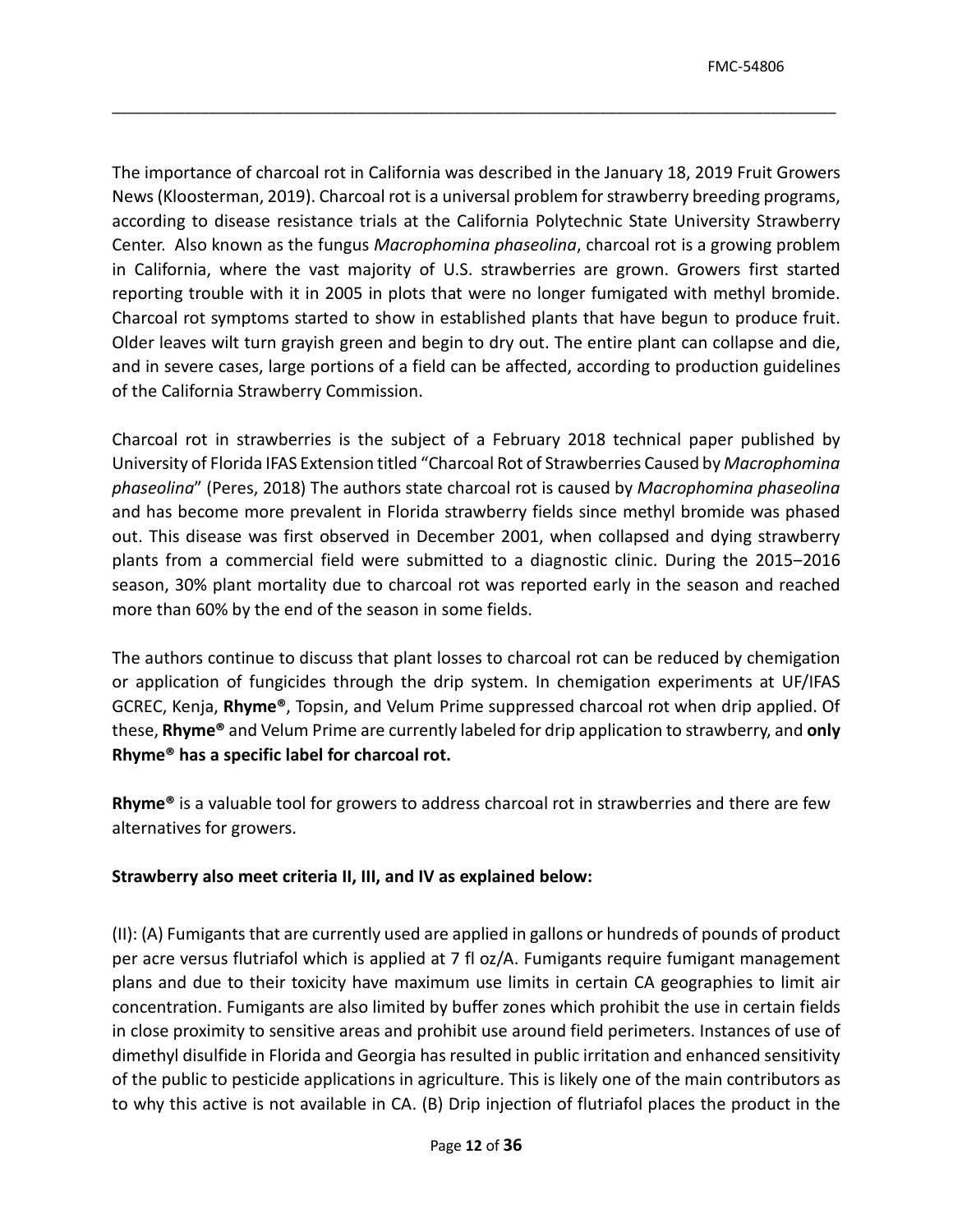root zone of the crop where it is readily available for uptake. Agricultural applications due to the reduced handling and precise application of flutriafol where it is needed compared to foliar applications which may be impacted by drift and inversion layers which have greater potential to increase off target exposure to pesticides. (C) Drip injection also allows the application of flutriafol during environmental conditions when tractors cannot enter the field or wind conditions prohibit the application of foliar sprays. handler/applicator/worker, environmental, and bystander exposure is minimal for drip injection

\_\_\_\_\_\_\_\_\_\_\_\_\_\_\_\_\_\_\_\_\_\_\_\_\_\_\_\_\_\_\_\_\_\_\_\_\_\_\_\_\_\_\_\_\_\_\_\_\_\_\_\_\_\_\_\_\_\_\_\_\_\_\_\_\_\_\_\_\_\_\_\_\_\_\_\_\_\_\_\_\_\_\_\_\_\_\_\_\_

 (III): The ability to apply flutriafol through drip injection in-season is a major benefit to protecting the crop late season when heavy fruit loads and their resulting stress result in the appearance of disease and collapse of plants. The flutriafol active ingredient is unique in the Group 3 Mode of Action options for efficacy against charcoal root rot.

 (IV): (A) As part of an IPM program, flutriafol can be used in conjunction with fumigants to extend production. The unique systemic activity of flutriafol makes it one of very few viable options for commonly produced with drip tape in the field. (B) Drip injection applications are providing broad powdery mildew. (C) Continued investment in the flutriafol active ingredient indicates that flutriafol is providing the same level of *Fusarium* sp. activity as some of the current fumigant the length of protection and provide systemic activity during the growing season thereby providing late season protection to extend the harvest window and maximize total yield drip injection applications in the above commodities grown with or without plastic mulch and spectrum control of other difficult pathogens such as gummy stem blight, anthracnose and standards.

# **Cucurbit Vegetables crop group 9**

**Crops:** cucumber, muskmelon, pumpkin, summer squash, winter squash, and watermelon **Pest:** *Macrophomina phaseolina*, charcoal rot/Fusarium sp Note: all cucurbits are susceptible to charcoal rot, however only three minor crops can be counted to extend the exclusive use period.

**Crop:** Cucumber **Pest:** Charcoal Rot/Fusarium sp.

# Criteria Met: Cucumber

 (I): The ban of methyl bromide has led to a resurgence in the occurrence and severity of charcoal dichloropropene, metam sodium, AITC products) do not have the vapor pressure to move through the bed shoulders and row middles like methyl bromide did and leave untreated areas that lead to late season infection and crop collapse once the roots reach the untreated areas. rot and Fusarium sp. in cucurbit vegetables. Current fumigant alternatives (i.e. chloropicrin, 1,3-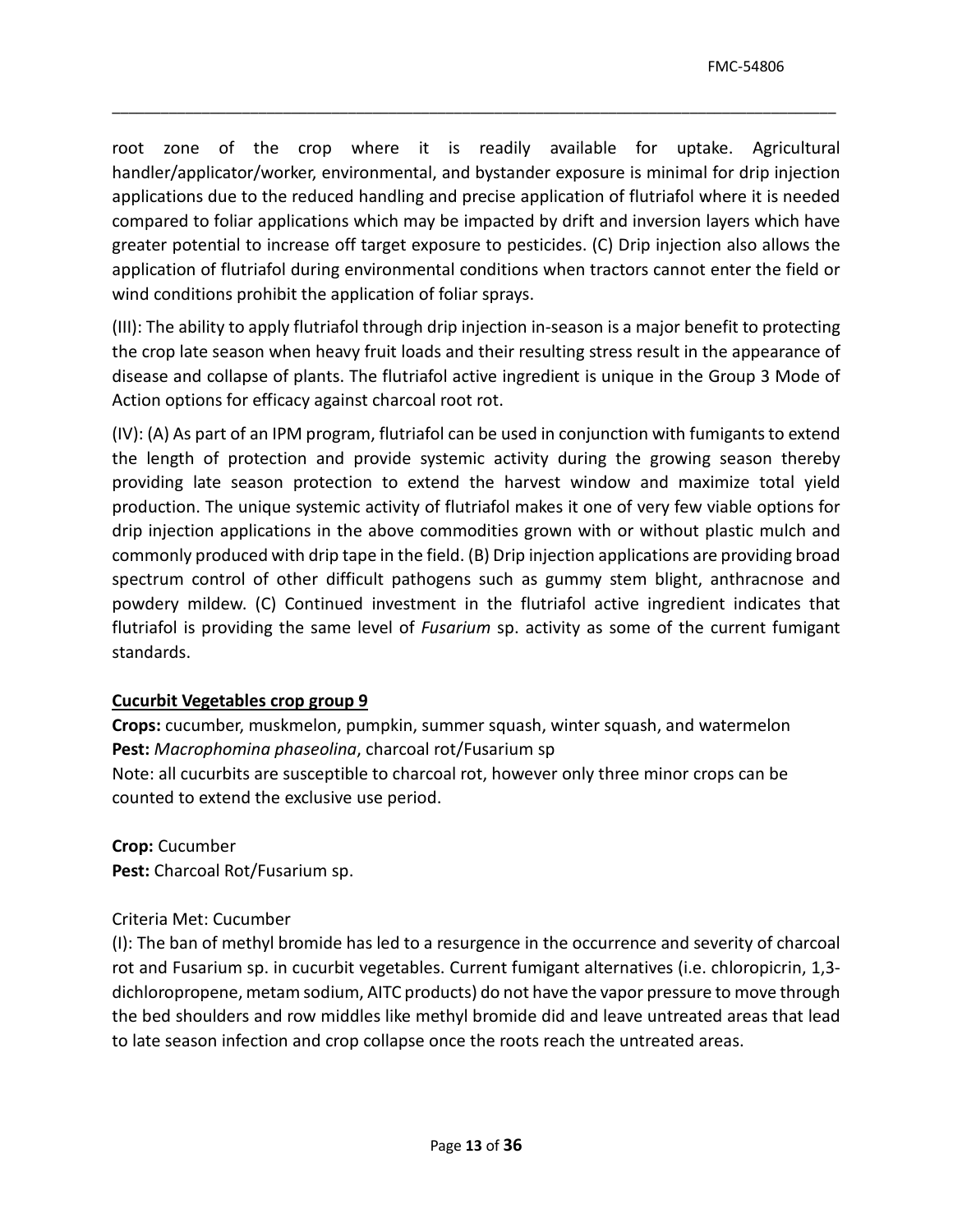disease Report – Charcoal Rot of Cucumber " (Egel D. , 2018). Further supporting the need for report is significant both in that it is the first report of charcoal rot of cucumber in Indiana and because it appears to be the first report on cucumber in the U.S. in over 50 years. *Macrophomina phaseolina* is the causal agent of charcoal rot on more than 500 plant species. Charcoal rot is a serious threat to cucumber as discussed in a Purdue University publication "New control of the emerging charcoal rot crisis is documented in the APS article "First Report of *Macrophomina phaseolina* Causing Charcoal Rot of Cucumber in Indiana" (Egel D. W., 2020). This

\_\_\_\_\_\_\_\_\_\_\_\_\_\_\_\_\_\_\_\_\_\_\_\_\_\_\_\_\_\_\_\_\_\_\_\_\_\_\_\_\_\_\_\_\_\_\_\_\_\_\_\_\_\_\_\_\_\_\_\_\_\_\_\_\_\_\_\_\_\_\_\_\_\_\_\_\_\_\_\_\_\_\_\_\_\_\_\_\_

A 2ee for suppression of Fusarium sp. via chemigation in cucurbits allows cucurbit growers to address the emerging serious pest of Fusarium. The multi state 2ee "For Chemigation Use in Listed Crops" is included in the attachment.

**Crop:** Summer Squash **Pest:** Charcoal Rot/Fusarium sp.

## Criteria Met: Summer Squash

 (I): The ban of methyl bromide has led to a resurgence in the occurrence and severity of charcoal metam sodium, AITC products) do not have the vapor pressure to move through the bed season infection and crop collapse once the roots reach the untreated areas. rot in cucurbit vegetables. Current fumigant alternatives (i.e. chloropicrin, 1,3-dichloropropene, shoulders and row middles like methyl bromide did and leave untreated areas that lead to late

 (*Macrophomina phaseoli*) is the causal organism, a soilborne fungus with a wide host range, is In the article "Summer Squash Production in California" (Molinar, 1999), charcoal rot is identified as a problem for summer squash, and other cucurbits. The authors state that charcoal rot common in most soils in the Central Valley.

A 2ee for suppression of Fusarium sp. via chemigation in cucurbits allows cucurbit growers to address the emerging serious pest of Fusarium. The multi state 2ee "For Chemigation Use in Listed Crops" is included in the attachment.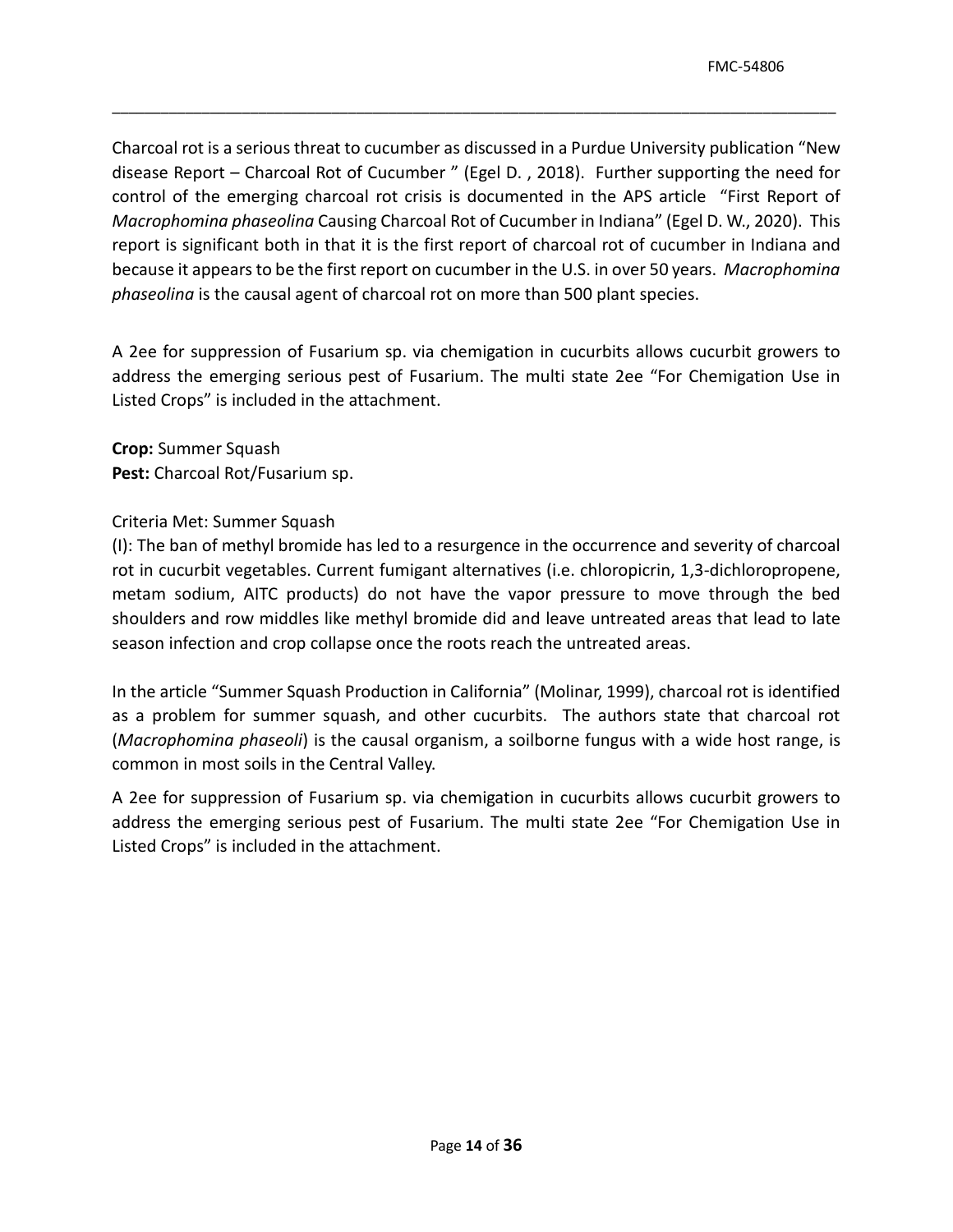**Crop:** Cantaloupe/Muskmelon **Pest:** Charcoal Rot/Fusarium sp.

# Criteria Met: Cantaloupe/Muskmelon

 (I): The ban of methyl bromide has led to a resurgence in the occurrence and severity of charcoal metam sodium, AITC products) do not have the vapor pressure to move through the bed season infection and crop collapse once the roots reach the untreated areas. rot in cucurbit vegetables. Current fumigant alternatives (i.e. chloropicrin, 1,3-dichloropropene, shoulders and row middles like methyl bromide did and leave untreated areas that lead to late

\_\_\_\_\_\_\_\_\_\_\_\_\_\_\_\_\_\_\_\_\_\_\_\_\_\_\_\_\_\_\_\_\_\_\_\_\_\_\_\_\_\_\_\_\_\_\_\_\_\_\_\_\_\_\_\_\_\_\_\_\_\_\_\_\_\_\_\_\_\_\_\_\_\_\_\_\_\_\_\_\_\_\_\_\_\_\_\_\_

As evidence that charcoal rot is a concerning disease in melon, the APS article titled "A Severe Outbreak of Charcoal Rot in Cantalope Melon Caused by Macrophomina phaseolina in Chile" (Etebarian, 2006) is included in this petition as a citation.

A 2ee for suppression of Fusarium sp. via chemigation in cucurbits allows cucurbit growers to address the emerging serious pest of Fusarium. The multi state 2ee "For Chemigation Use in Listed Crops" is included in the attachment.

# **Cucurbit vegetables, crop group 9 also meet criteria II, III, and IV as explained below:**

 plans and due to their toxicity have maximum use limits in certain CA geographies to limit air concentration. Fumigants are also limited by buffer zones which prohibit the use in certain fields in close proximity to sensitive areas and prohibit use around field perimeters. Instances of use of of the public to pesticide applications in agriculture. This is likely one of the main contributors as to why this active is not available in CA. (B) Drip injection of flutriafol places the product in the root zone of the crop where it is readily available for uptake. Agricultural applications due to the reduced handling and precise application of flutriafol where it is needed compared to foliar applications which may be impacted by drift and inversion layers which have greater potential to increase off target exposure to pesticides. (C) Drip injection also allows the application of flutriafol during environmental conditions when tractors cannot enter the field or wind conditions prohibit the application of foliar sprays. (II): (A) Fumigants that are currently used are applied in gallons or hundreds of pounds of product per acre versus flutriafol which is applied at 7 fl oz/A. Fumigants require fumigant management dimethyl disulfide in Florida and Georgia has resulted in public irritation and enhanced sensitivity handler/applicator/worker, environmental, and bystander exposure is minimal for drip injection

 (III): The ability to apply flutriafol through drip injection in-season is a major benefit to protecting the crop late season when heavy fruit loads and their resulting stress result in the appearance of disease and collapse of plants. The flutriafol active ingredient is unique in the Group 3 Mode of Action options for efficacy against charcoal root rot.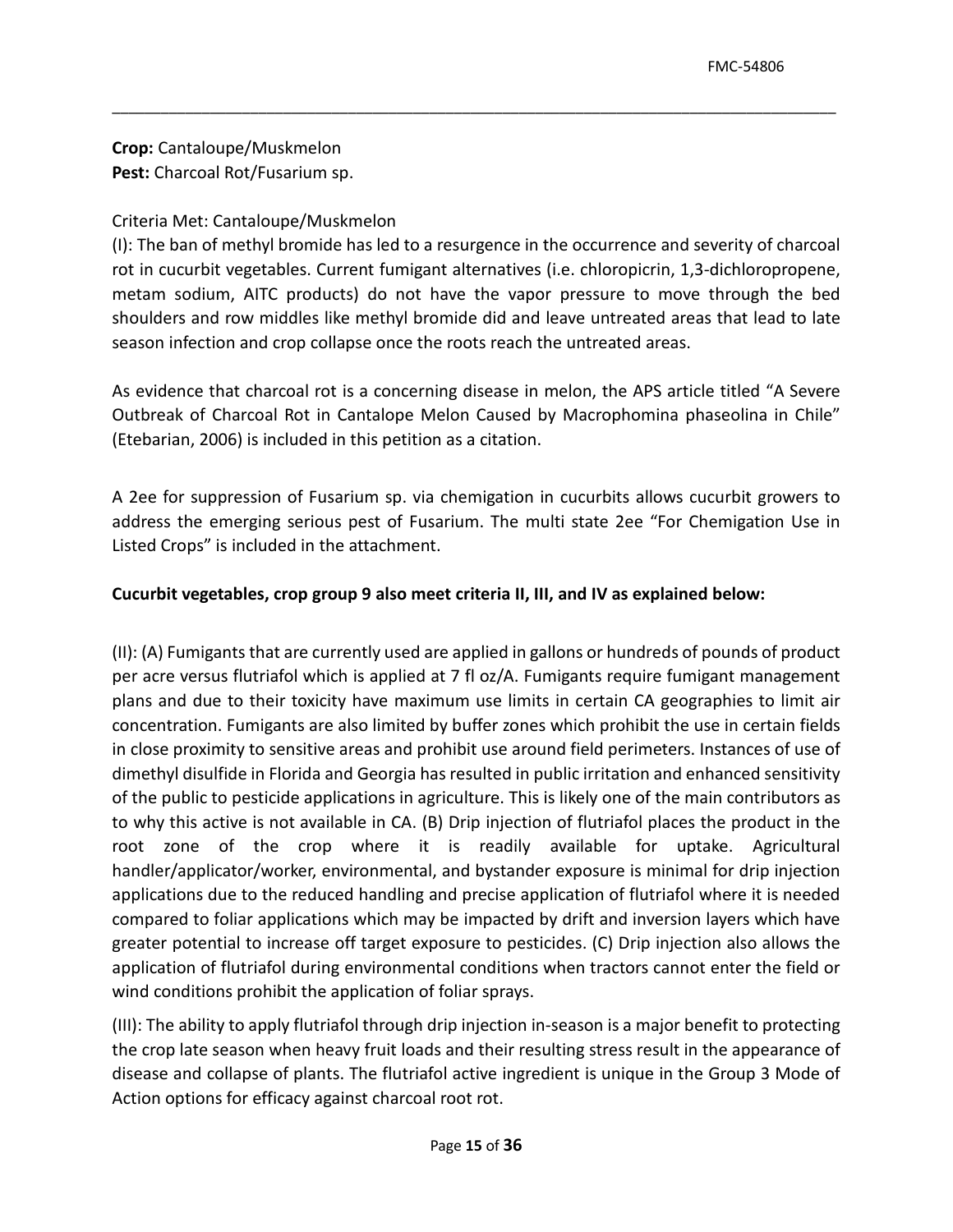(IV): (A) As part of an IPM program, flutriafol can be used in conjunction with fumigants to extend production. The unique systemic activity of flutriafol makes it one of very few viable options for commonly produced with drip tape in the field. (B) Drip injection applications are providing broad the length of protection and provide systemic activity during the growing season thereby providing late season protection to extend the harvest window and maximize total yield drip injection applications in the above commodities grown with or without plastic mulch and spectrum control of other difficult pathogens such as gummy stem blight, anthracnose and powdery mildew.

\_\_\_\_\_\_\_\_\_\_\_\_\_\_\_\_\_\_\_\_\_\_\_\_\_\_\_\_\_\_\_\_\_\_\_\_\_\_\_\_\_\_\_\_\_\_\_\_\_\_\_\_\_\_\_\_\_\_\_\_\_\_\_\_\_\_\_\_\_\_\_\_\_\_\_\_\_\_\_\_\_\_\_\_\_\_\_\_\_

# **Leafy vegetables, except Brassica, crop group 4**

 **Crop:** Celery **Pest:** Fusarium sp.

Criteria Met:

 (I): The ban of methyl bromide has led to a resurgence in the occurrence and severity of charcoal rot and fusarium sp. in leafy vegetables. Current fumigant alternatives (i.e. chloropicrin, 1,3- dichloropropene, metam sodium, AITC products) do not have the vapor pressure to move through the bed shoulders and row middles like methyl bromide did and leave untreated areas that lead to late season infection and crop collapse once the roots reach the untreated areas.

 Fusarium. The CA 2ee "For suppression of Fusarium SP. Via Chemigation in Celery" is included in As submitted to California Department of Pesticide Regulation, a 2ee for suppression of Fusarium sp. via chemigation in Celery allows CA celery growers to address the emerging serious pest of the attachment.

# **Fruiting vegetable crop group 8-10 (except tomato)**

Crops: bell pepper, non-bell pepper, eggplant **Crops:** bell pepper, non-bell pepper, eggplant<br>Note: eggplant is substituted for tomato as a representative crop for purposes of this petition. **Pest:** *Macrophomina phaseolina*, charcoal rot/Fusarium sp.

 It is well known that charcoal rot is a disease that is a risk to all fruiting vegetables, as stated by Kansas State University plant pathologist Chris Little in a Farm Talk Newspaper article, "Charcoal rot the No. 1 yield-reducing disease in Kansas" (Rapp, 2018), "This fungus is able to cause charcoal rot in 500 different plant species that we know about."

Criteria Met:

 (I): The ban of methyl bromide has led to a resurgence in the occurrence and severity of charcoal dichloropropene, metam sodium, AITC products) do not have the vapor pressure to move through the bed shoulders and row middles like methyl bromide did and leave untreated areas that lead to late season infection and crop collapse once the roots reach the untreated areas. root rot in fruiting vegetables. Current fumigant alternatives (i.e. chloropicrin, 1,3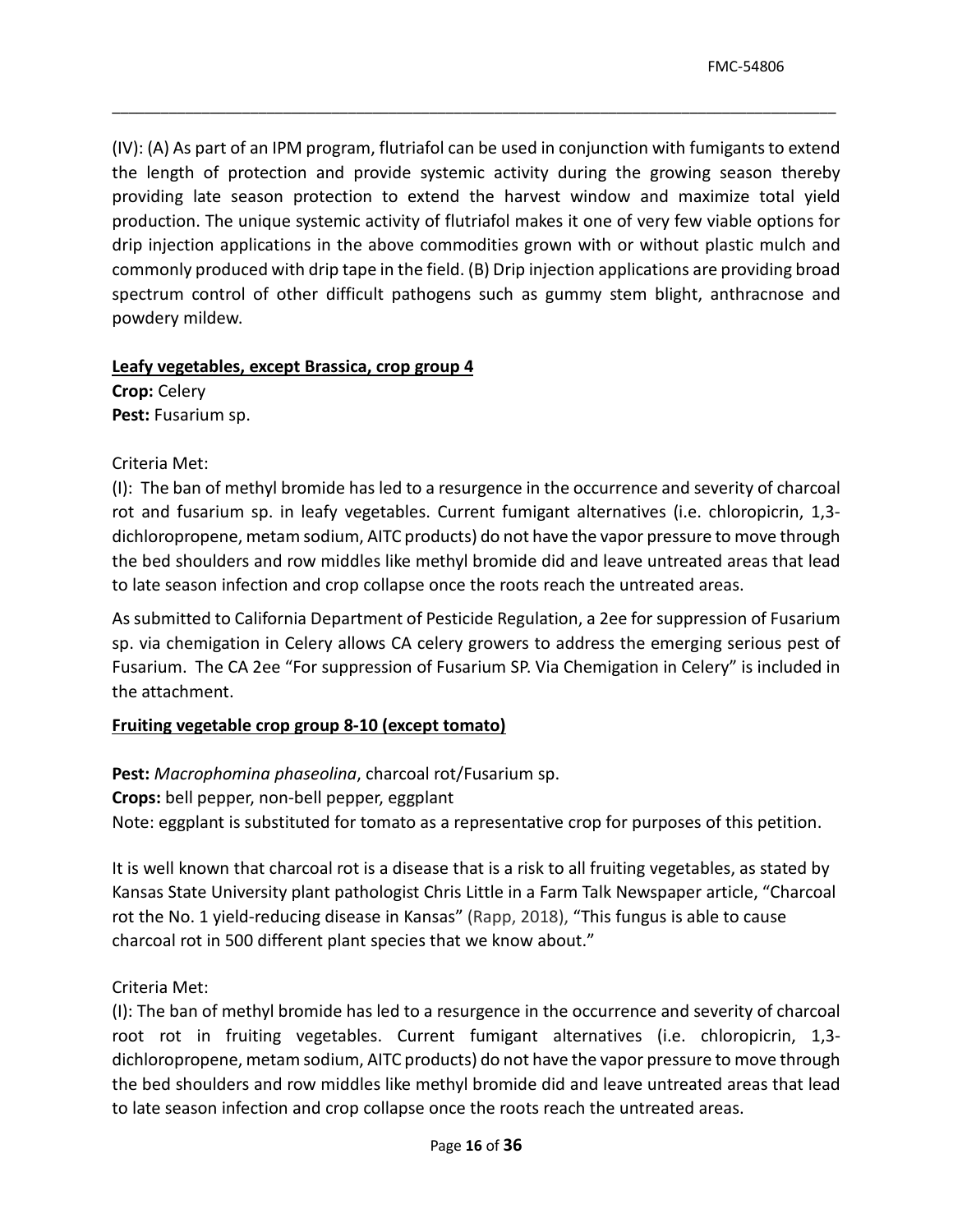A 2ee for suppression of Fusarium sp. via chemigation in fruiting vegetable allows growers to address the emerging serious pest of Fusarium. The multi state 2ee "For Chemigation Use in Listed Crops" is included in the attachment.

\_\_\_\_\_\_\_\_\_\_\_\_\_\_\_\_\_\_\_\_\_\_\_\_\_\_\_\_\_\_\_\_\_\_\_\_\_\_\_\_\_\_\_\_\_\_\_\_\_\_\_\_\_\_\_\_\_\_\_\_\_\_\_\_\_\_\_\_\_\_\_\_\_\_\_\_\_\_\_\_\_\_\_\_\_\_\_\_\_

## **Fruiting vegetables, crop group 8-10 also meet criteria II, III, and IV as explained below:**

 plans and due to their toxicity have maximum use limits in certain CA geographies to limit air concentration. Fumigants are also limited by buffer zones which prohibit the use in certain fields in close proximity to sensitive areas and prohibit use around field perimeters. Instances of use of of the public to pesticide applications in agriculture. This is likely one of the main contributors as to why this active is not available in CA. (B) Drip injection of flutriafol places the product in the root zone of the crop where it is readily available for uptake. Agricultural applications due to the reduced handling and precise application of flutriafol where it is needed compared to foliar applications which may be impacted by drift and inversion layers which have greater potential to increase off target exposure to pesticides. (C) Drip injection also allows the application of flutriafol during environmental conditions when tractors cannot enter the field or wind conditions prohibit the application of foliar sprays. (II): (A) Fumigants that are currently used are applied in gallons or hundreds of pounds of product per acre versus flutriafol which is applied at 7 fl oz/A. Fumigants require fumigant management dimethyl disulfide in Florida and Georgia has resulted in public irritation and enhanced sensitivity handler/applicator/worker, environmental, and bystander exposure is minimal for drip injection

 the crop late season when heavy fruit loads and their resulting stress result in the appearance of disease and collapse of plants. The flutriafol active ingredient is unique in the Group 3 Mode of (III): The ability to apply flutriafol through drip injection in-season is a major benefit to protecting Action options for efficacy against charcoal root rot.

 (IV): (A) As part of an IPM program, flutriafol can be used in conjunction with fumigants to extend production. The unique systemic activity of flutriafol makes it one of very few viable options for commonly produced with drip tape in the field. (B) Drip injection applications are providing broad flutriafol is providing the same level of *Fusarium* sp. activity as some of the current fumigant the length of protection and provide systemic activity during the growing season thereby providing late season protection to extend the harvest window and maximize total yield drip injection applications in the above commodities grown with or without plastic mulch and spectrum control of other difficult pathogens such as gummy stem blight, anthracnose and powdery mildew. (C) Continued investment in the flutriafol active ingredient indicates that standards.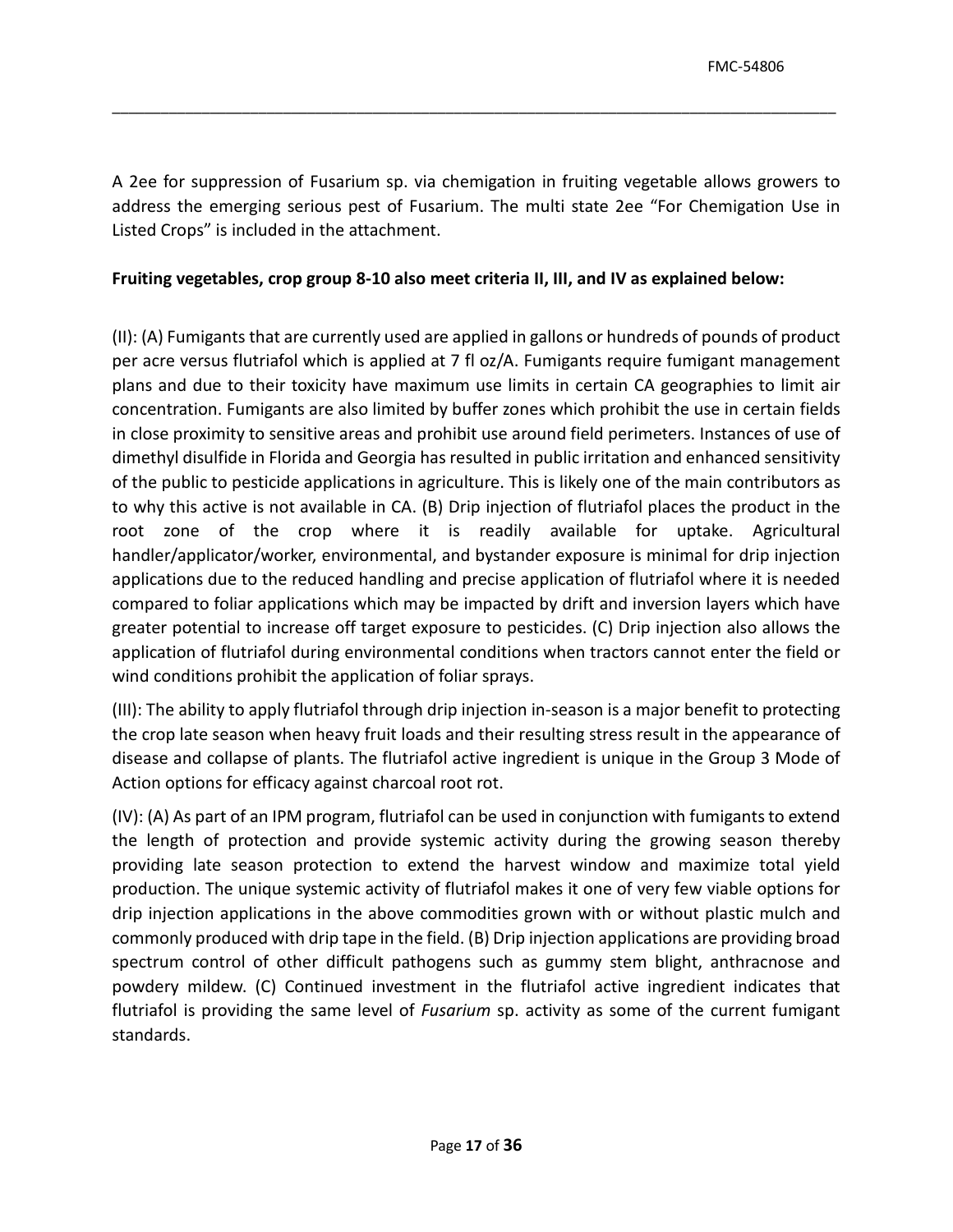### **Pome fruit crop group 11 (except apple))**

 **Pest:** Quince Rust **Crops:** Mayhaw

Criteria Met:

 (I): The mayhaw tree is the official state fruit tree in Louisiana, according to The LSU Ag Center 2016 Plant Disease Management guide\_(LSU Ag Center, 2016). Flutriafol is one of only five fungicides identified by LSU to be used to suppress quince rust. Note that Topguard Specialty Growers of mayhaw need an option to use Flutriafol as there are insufficient efficacious Crop controls quince rust, making it important to mayhaw growers as an efficacious product. alternatives.

\_\_\_\_\_\_\_\_\_\_\_\_\_\_\_\_\_\_\_\_\_\_\_\_\_\_\_\_\_\_\_\_\_\_\_\_\_\_\_\_\_\_\_\_\_\_\_\_\_\_\_\_\_\_\_\_\_\_\_\_\_\_\_\_\_\_\_\_\_\_\_\_\_\_\_\_\_\_\_\_\_\_\_\_\_\_\_\_\_

### **Stone fruit crop group 12**

 **Pest:** Rusty Spot **Crops:** Peach

Criteria Met:

 (I): In peach, Rhyme fungicide is the only Group 3 fungicide claiming control of rusty spot of peach caused by the apple powdery mildew fungus, *Podosphaera leucotricha.* Rusty spot directly affects the fruit of peach during its susceptible early season and can render the fruit unmarketable if not protected.

**Pest:** Powdery Mildew **Crops:** Peach, Apricot, Nectarine

### Criteria Met:

 (I): Flutriafol is unique among the slate of FRAC group 3 fungicides due to its high systemic mobility through plant leaves (foliar application), and especially through plant roots. Effective importantly, Flutriafol has efficacy via drip irrigation to control powdery mildew on stone fruit. to economically produce minor crops. It is of value to growers to have access to products that can solve disease problems while getting the most out of their investment in drip systems. root uptake enables control of soilborne diseases of charcoal rot and fusarium, and most FMC continues to invest in the development of appropriate use rates for minor crops so that growers can reduce dependence on manual labor and precisely apply flutriafol via drip irrigation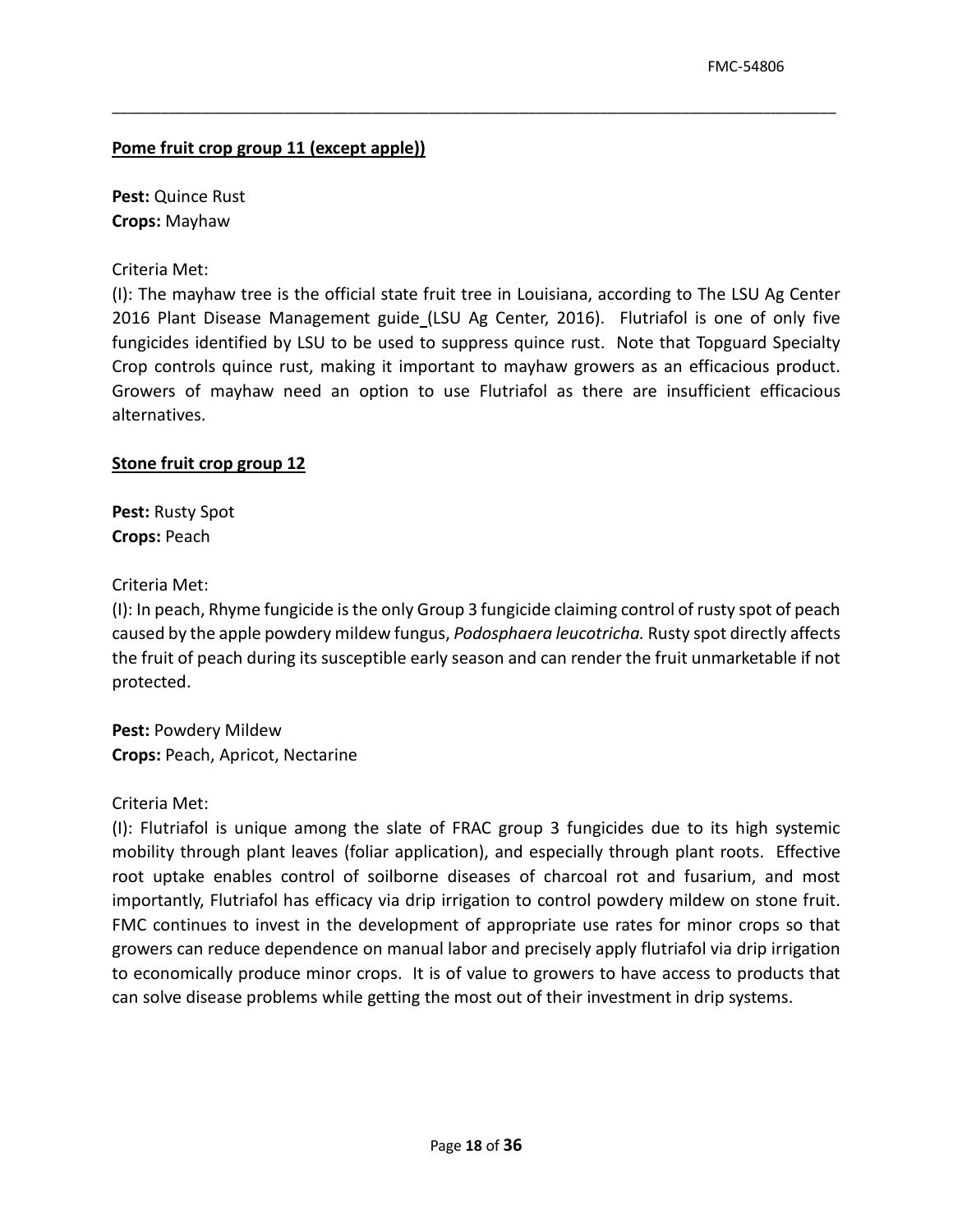conducted via a closed system which reduces direct exposure to the applicator and bystanders conducted via a closed system which reduces direct exposure to the applicator and bystanders<br>and potential contact or off site movement via physical drift. Selection pressure on pathogens is control. Foliar applications are dependent on proper application and coverage to achieve the (II): Drip systems have an advantage to human health and the environment as the application is reduced since flutriafol is applied to the root zone for uptake at effective use rates versus foliar applications rely on interception of foliar sprays at an effective concentration to provide disease target rate which makes them more subject to error.

\_\_\_\_\_\_\_\_\_\_\_\_\_\_\_\_\_\_\_\_\_\_\_\_\_\_\_\_\_\_\_\_\_\_\_\_\_\_\_\_\_\_\_\_\_\_\_\_\_\_\_\_\_\_\_\_\_\_\_\_\_\_\_\_\_\_\_\_\_\_\_\_\_\_\_\_\_\_\_\_\_\_\_\_\_\_\_\_\_

 Directions in a 2ee to control Powdery Mildew in Stone Fruit (including peach, apricot, and nectarine) for RHYME Fungicide in CALIFORNIA is included in the attachment.

### **Popcorn**

 **Pest:** Tar Spot **Crops:** Popcorn

## Criteria Met:

 Corn Caused by *Phyllachora maydis* in the United States (Ruhl, 2016). Additionally, a 2018 provide a solution to popcorn growers. Since Flutriafol is able to be used on popcorn for this disease when no other alternatives are available to combat this new disease, its use meets criteria (I) Tar Spot is a new disease in the US, as cited in a 2016 study titled "First Report of Tar Spot on publication titled "First Report of Tar Spot in Corn (*Zea mays*) Caused by *Phyllachora maydis* in Florida, Iowa, Michigan, and Wisconsin (McCoy, 2018). FMC was able to show efficacy and 1 in this petition.

Directions in a 2ee to control Tar Spot in popcorn for TOPGUARD EQ Fungicide in NY, and in multiple states, is included in the attachment.

 **Crops:** Hops **Hops Pest:** Powdery Mildew

# Criteria Met:

 (I): Flutriafol is unique among the slate of FRAC group 3 fungicides due to its high systemic mobility through plant leaves (foliar application), and especially through plant roots. Effective root uptake enables control via drip irrigation of powdery mildew on hops. FMC continues to produce minor crops. It is of value to growers to have access to products that can solve disease problems while getting the most out of their investment in drip systems. Page **19** of **<sup>36</sup>**invest in the development of appropriate use rates for minor crops so that growers can reduce dependence on manual labor and precisely apply flutriafol via drip irrigation to economically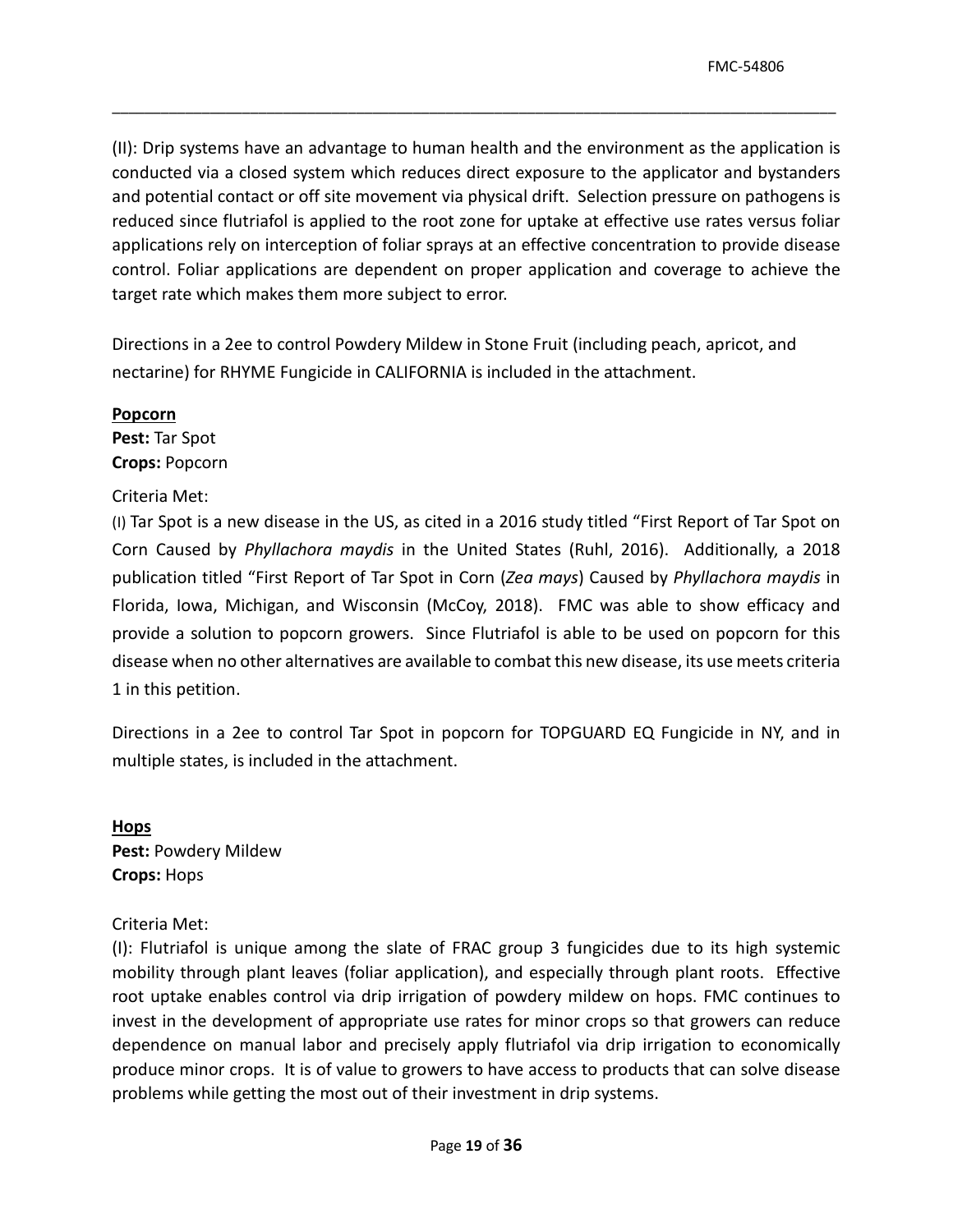conducted via a closed system which reduces direct exposure to the applicator and bystanders conducted via a closed system which reduces direct exposure to the applicator and bystanders<br>and potential contact or off site movement via physical drift. Selection pressure on pathogens is control. Foliar applications are dependent on proper application and coverage to achieve the (II): Drip systems have an advantage to human health and the environment as the application is reduced since flutriafol is applied to the root zone for uptake at effective use rates versus foliar applications rely on interception of foliar sprays at an effective concentration to provide disease target rate which makes them more subject to error.

\_\_\_\_\_\_\_\_\_\_\_\_\_\_\_\_\_\_\_\_\_\_\_\_\_\_\_\_\_\_\_\_\_\_\_\_\_\_\_\_\_\_\_\_\_\_\_\_\_\_\_\_\_\_\_\_\_\_\_\_\_\_\_\_\_\_\_\_\_\_\_\_\_\_\_\_\_\_\_\_\_\_\_\_\_\_\_\_\_

Directions in a 2ee to control Powdery Mildew via drip irrigation for Topguard Fungicide Specialty Crops on hops, grapes, and stone fruit in Washington, Oregon, and Idaho is included in the attachment.

### **Conclusion**

 This petition demonstrates that the registration of Flutriafol on nine or more minor crops meets the criteria for granting a 3 year extension of the exclusive data use period. Flutriafol controls important diseases for which effective control products are not available. Flutriafol takes the place of control minor crops. Flutriafol's preventative and curative efficacy helps the grower produce crops more efficiently, with less negative environmental impact. measures such as fumigants that pose a greater risk to humans and to the environment. Flutriafol containing products, such as Rhyme Fungicide, have been shown to be highly effective against a list of important, well-understood diseases, as well as diseases emerging as more problematic since the banned use of fumigants, such as charcoal rot and fusarium. Flutriafol's efficacy when used via drip is proven in many applications and is an exciting prospect for the future of disease control in even more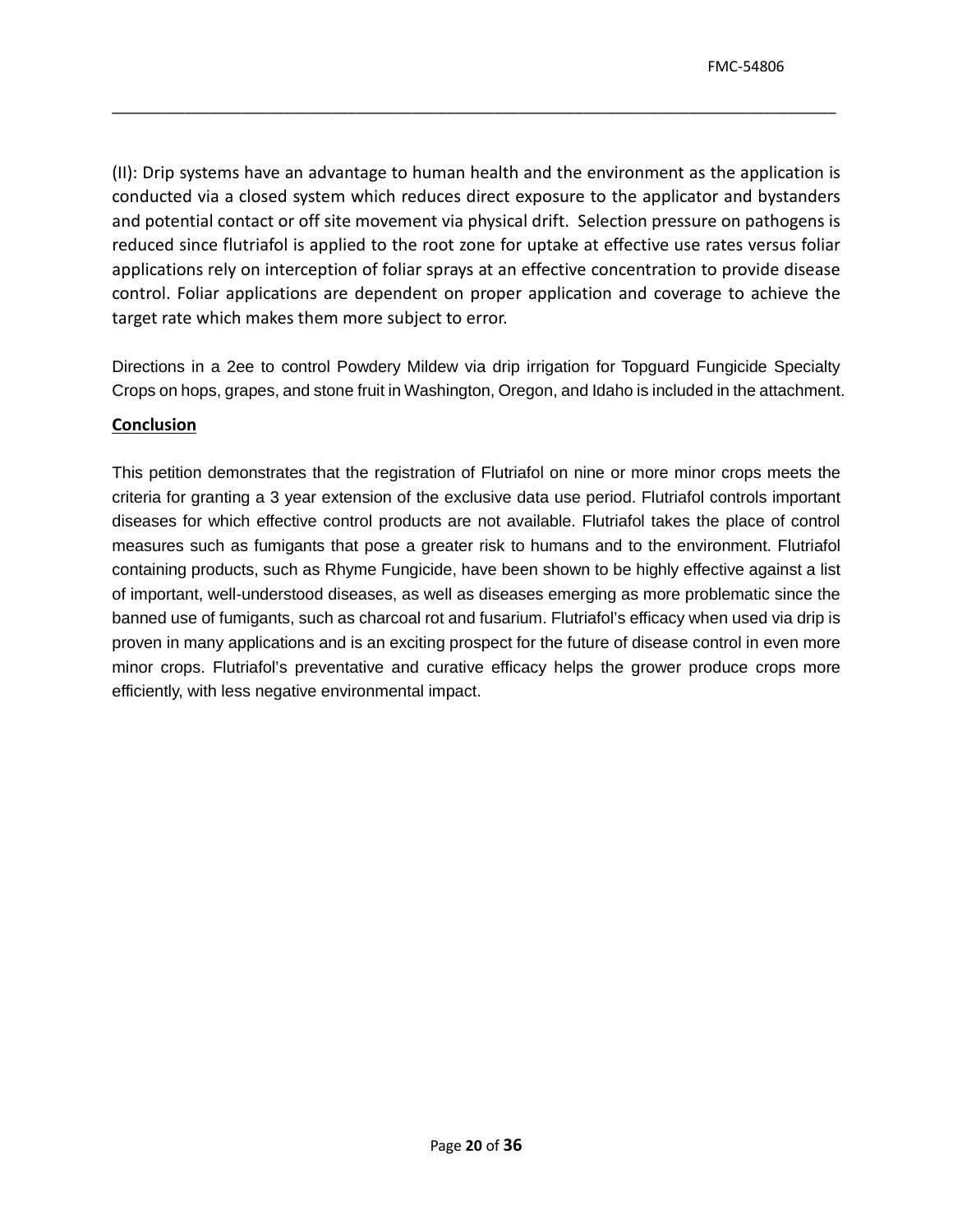### **Works Cited**

- Egel, D. (2018). *New Disease Report - Charcoal Rot of Cucumber.* West Lafayette, IN: Purdue University. Retrieved October 24, 2018
- Egel, D. W. (2020). *First Report of Macrophomina phaseolina Causing Charcoal Rot of Cucumber in Indiana.*  Lanscape Architecture. West Lafayette, IN: APS. Retrieved March 17, 2020, from Purdue University, Department of Botany and Plant Pathology/Department of Horticulture and <https://apsjournals.apsnet.org/doi/abs/10.1094/PDIS-11-19-2421-PDN>
- Etebarian, H. (2006). Evaluation of Streptomyces strains for Biological Control of Charcoal Stem Rot of Melon Caused by Macrophomina phaseolina. *Plant Pathology Journal, 5*(1), 83-87. Retrieved from <http://www.docsdrive.com/pdfs/ansinet/ppj/2006/83-87.pdf>
- Kloosterman, S. (. (2019, January 18). *Select strawberry varieties show charcoal rot resistance.* Retrieved from Fruit Growers News:<https://fruitgrowersnews.com/article/select-strawberry-varieties-show>charcoal-rot-resistance/
- LSU Ag Center. (2016). *2016 Plant Disease Management Guide*. Retrieved from [www.lsu.edu:](www.lsu.edu) <https://www.lsu.edu/agriculture/plant/extension/hcpl-publications/Pub1802> plant\_management\_guide.pdf
- McCoy, A. R. (2018, July 2). *First Report of Tar Spot on Corn (Zea mays) Caused by Phyllachora maydis in Florida, Iowa, Michigan, and Wisconsin.* Retrieved from The American Phytopathological Society (APS): <https://doi.org/10.1094/PDIS-02-18-0271-PDN>
- Molinar, R. A. (1999, June 1). *Summer Squash Production in California - Publication 7245.* UC Agriculture & Natural Resources. Fresno Co., Riverside Co., Santa Barbara Co., San Luis Obispo Co., IMperial Co., CA: University of California Department of Agriculture and Natural Resources. Retrieved from <https://escholarship.org/content/qt1cg4k6v2/qt1cg4k6v2.pdf>
- Peres, N. J. (2018, February 12). *Charcoal Rot of Strawberries Caused by Macrophomina phaseolina.* Retrieved from University of Florida IFAS Extension: <https://edis.ifas.ufl.edu/pp161>
- Rapp, R. (2018, June 5). *Farm Talk*. Retrieved from [FarmTalkNewspaper.com](https://FarmTalkNewspaper.com): <https://www.farmtalknewspaper.com/news/charcoal-rot-the-no-1-yield-reducing-disease-in>kansas/article\_a607e620-68cb-11e8-bfad-d726953d505d.html
- Retrieved from The American Phytopathological Society (APS): Ruhl, G. R. (2016, April 1). *First Report of Tar Spot on Corn Caused by Phyllachora maydis in the United States.*  <https://apsjournals.apsnet.org/doi/10.1094/PDIS-12-15-1506-PDN>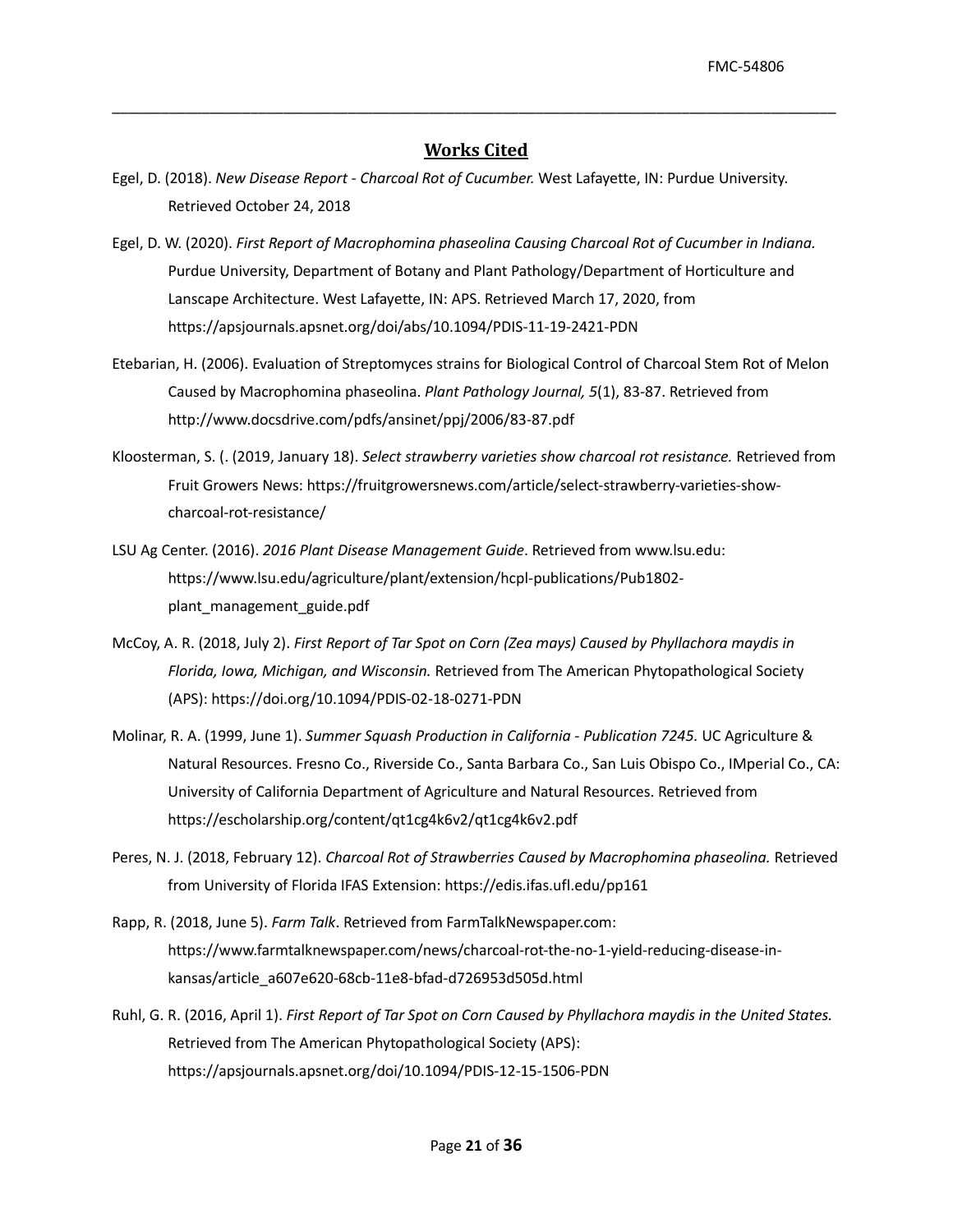# **ATTACHMENTS**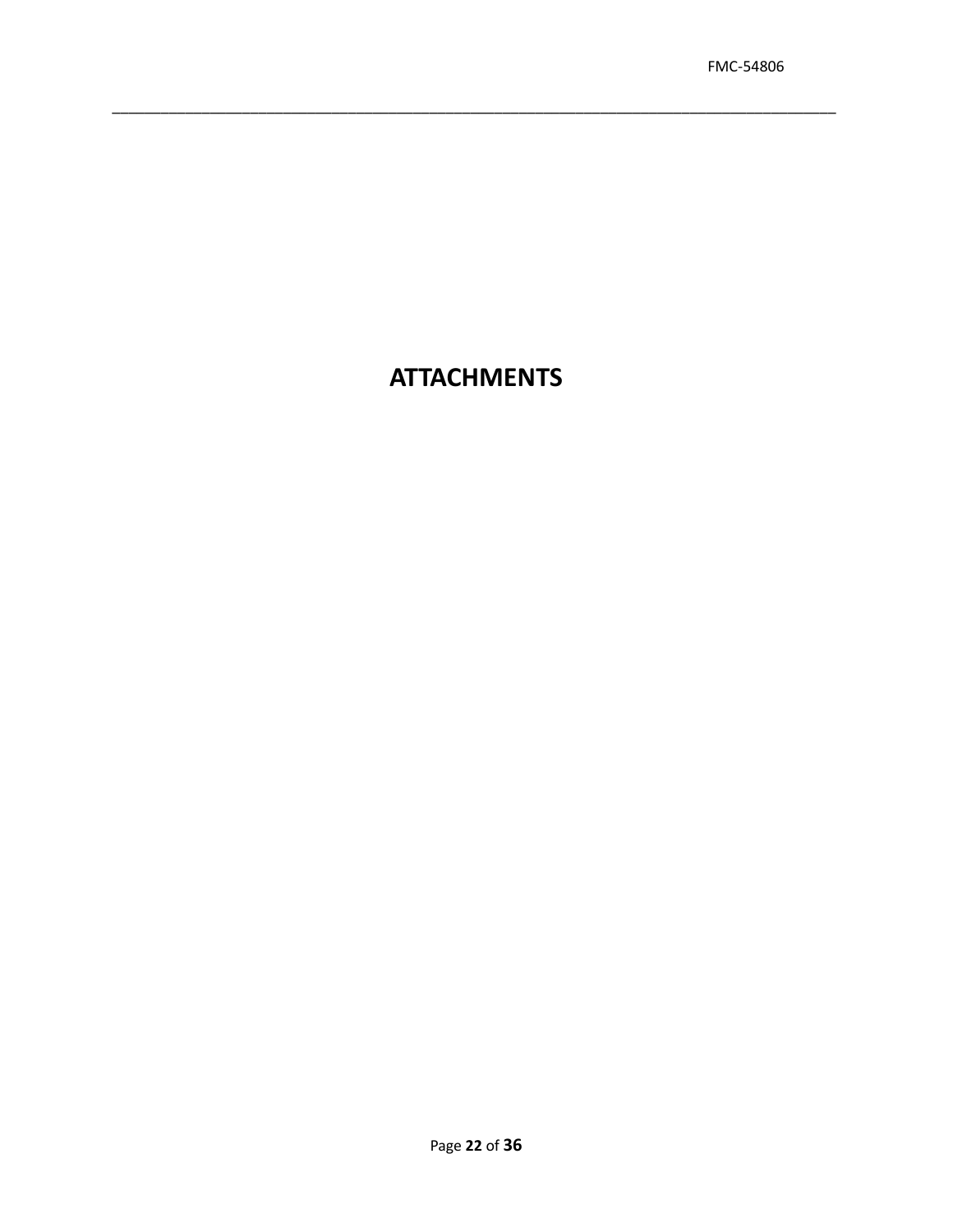

 **ARKANSAS, CONNECTICUT, DELAWARE, FLORIDA, GEORGIA, KENTUCKY, ILLINOIS, INDIANA, MAINE, OHIO, PERMITTED UNDER FIFRA SECTION 2(ee) AND HAS NOT EPA Reg. No. 279-3588 FOR DISTRIBUTION AND USE IN MARYLAND, NEW HAMPSHIRE, NEW JERSEY, NEW YORK, SOUTH CAROLINA, MASSACHUSETTS, MICHIGAN, NORTH CAROLINA, PENNSYLVANIA, RHODE ISLAND, TENNESSEE, VERMONT, VIRGINIA, WEST VIRGINIA THIS RECOMMENDATION, WHICH CONTAINS ADDITIONAL DIRECTIONS FOR USE, IS MADE AS BEEN SUBMITTED TO OR APPROVED BY THE US EPA.** 

**FIFRA 2(ee) Recommendation** 

 **This recommendation for Rhyme™ fungicide is valid until March 1, 2025, or until withdrawn, canceled or suspended.** 

**State Chemist Use of this product according to this bulletin has not been reviewed or endorsed by the Office of the Indiana**

 **LABELING. ALL APPLICABLE DIRECTIONS, RESTRICTIONS AND PRECAUTIONS ON THE EPA**  IT IS A VIOLATION OF FEDERAL LAW TO USE THIS PRODUCT IN A MANNER INCONSISTENT WITH ITS **REGISTERED LABEL MUST BE FOLLOWED.** 

**THESE USE DIRECTIONS MUST BE IN THE POSSESSION OF THE USER AT THE TIME OF PESTICIDE APPLICATION.** 

# **FOR CHEMIGATION USE IN LISTED CROPS**

### **Directions for Use**

When applied as directed through drip irrigation or micro sprinklers, Rhyme fungicide will provide control of listed foliar diseases or suppression of listed soilborne diseases.

| Crop                                                                       | <b>Pest</b>                                                                                                                                                                                                                                                                                                                                  | Rate<br>(fl oz/A) | <b>PHI</b> | <b>Retreatment</b><br><b>Interval (Days)</b> | <b>Restrictions</b>                                                                                                                                                                                                                                                                                                            |
|----------------------------------------------------------------------------|----------------------------------------------------------------------------------------------------------------------------------------------------------------------------------------------------------------------------------------------------------------------------------------------------------------------------------------------|-------------------|------------|----------------------------------------------|--------------------------------------------------------------------------------------------------------------------------------------------------------------------------------------------------------------------------------------------------------------------------------------------------------------------------------|
| Vegetables,<br><b>Cucurbit Group 9</b><br>(See label for list<br>of crops) | Anthracnose<br>(Colletotrichum sp.)<br><b>Gummy Stem Blight</b><br>(Didymella bryoniae)<br><b>Powdery Mildew</b><br>(Sphaerotheca fuliginea,<br>Erysiphe cichoracearum)<br><b>Target Spot</b><br>(Corynespora cassiicola)<br>Soilborne diseases:<br><b>Charcoal Rot</b><br>(Macrophomina phaseolina)<br>Fusarium sp.<br>(Fusarium oxysporum) | 7                 | $\Omega$   | 14                                           | • Do not apply more<br>than $7.0$ fl. oz.<br>$(0.114$ lb. ai)<br>product/A/<br>application.<br>• Do not apply more<br>than 28 fl. oz. of<br>product/A/year.<br>• Do not make more<br>than 4 applications/<br>year.<br>Do not apply more<br>than 0.455 lb. ai of<br>flutriafol or flutriafol<br>containing products/<br>A/year. |

#### **Use Directions:**

 Apply preventively or when conditions are favorable for disease development. Repeat as necessary if conditions remain favorable from soilborne pathogens and to ensure time for movement of flutriafol into the foliage for protection against foliar pathogens. for disease development and to provide extended foliar protection. Best results for both foliar and soilborne pathogens have been obtained when Rhyme fungicide is applied preventively, as early as 14 days after transplanting, to provide protection of the roots Once fruit are present, foliar applications are needed for fruit protection.



Rhyme and FMC – Trademarks of FMC or an affiliate FMC Corporation 2020 Walnut St. 2029 Walnut St.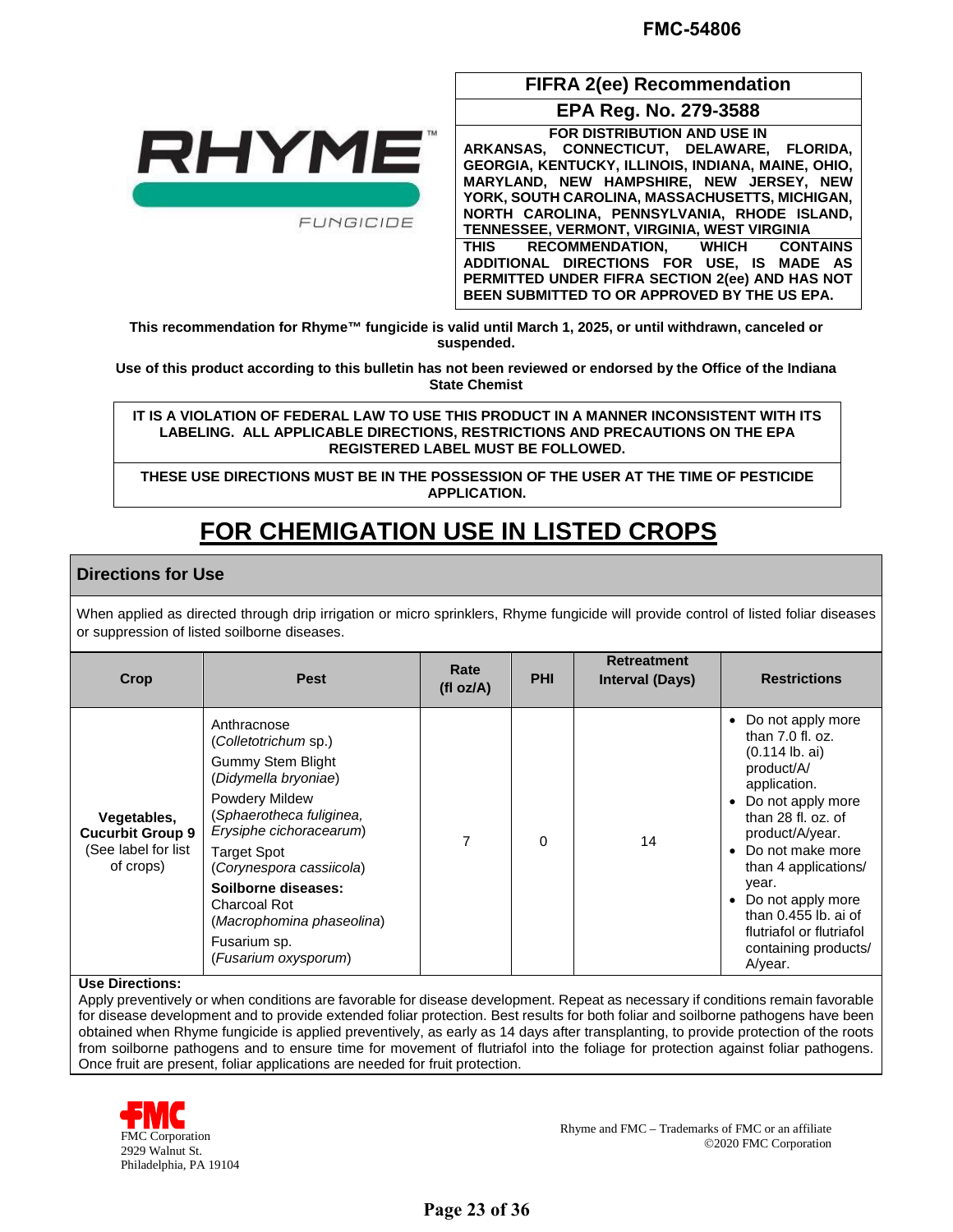| Crop                                                                                                                                     | <b>Pest</b>                                                                                                                                                                                                                                                                                                                                                                                                                     | Rate<br>(fl oz/A) | <b>PHI</b> | <b>Retreatment Interval</b><br>(Days) | <b>Restrictions</b>                                                                                                                                                                                                                                                                                                                |
|------------------------------------------------------------------------------------------------------------------------------------------|---------------------------------------------------------------------------------------------------------------------------------------------------------------------------------------------------------------------------------------------------------------------------------------------------------------------------------------------------------------------------------------------------------------------------------|-------------------|------------|---------------------------------------|------------------------------------------------------------------------------------------------------------------------------------------------------------------------------------------------------------------------------------------------------------------------------------------------------------------------------------|
| Vegetables,<br><b>Fruiting Group 8-</b><br>10<br>(See label for list of<br>crops)<br><b>Tomatoes</b><br>(See label for list of<br>crops) | Anthracnose<br>(Colletotrichum coccodes,<br>C.acutatum)<br><b>Black Mold</b><br>(Alternaria alternata)<br>Early Blight<br>(Alternaria solani)<br>Cercospora Leaf Spot<br>(Cercospora capsici)<br>Powdery Mildew<br>(Leveillula taurica,<br>Oidium neolycopersici)<br><b>Target Spot</b><br>(Corynespora cassiicola)<br>Soilborne diseases:<br>Charcoal Rot<br>(Macrophomina phaseolina)<br>Fusarium sp.<br>(Fusarium oxysporum) | $\overline{7}$    | $\Omega$   | 14                                    | Do not apply more than<br>$\bullet$<br>7.0 fl. oz. (0.114 lb ai)<br>product/A/ application.<br>Do not apply more than<br>28 fl. oz. of<br>product/A/year.<br>Do not make more than<br>$\bullet$<br>4 applications/ year.<br>• Do not apply more than<br>0.455 lb. ai of flutriafol<br>or flutriafol containing<br>products/A/year. |

#### **Use Directions:**

 preventively, shortly after transplanting, to provide protection of the roots from soilborne pathogens and to ensure time for movement of Apply preventatively or when conditions are favorable for disease development. Repeat as necessary if conditions are favorable for disease development. Best results for both foliar and soilborne pathogens have been obtained when Rhyme fungicide is applied flutriafol into the foliage for protection against foliar pathogens. Once fruit are present, foliar applications are needed for fruit protection.

| Crop                                                    | <b>Pest</b>                                 | Rate<br>(fl. oz./A) | <b>PHI</b><br>(days) | <b>Retreatment</b><br><b>Interval (Days)</b> | <b>Restrictions</b>                                                                                                                                                                                                                                                             |
|---------------------------------------------------------|---------------------------------------------|---------------------|----------------------|----------------------------------------------|---------------------------------------------------------------------------------------------------------------------------------------------------------------------------------------------------------------------------------------------------------------------------------|
| <b>Grapes</b><br>(fresh, juice, table,<br>wine, raisin) | <b>Powdery Mildew</b><br>(Uncinula necator) | 5                   | 14                   | 14                                           | • Do not apply more than<br>5.0 fl. oz. (0.11 lb ai)<br>product/A/ application.<br>Do not apply more than<br>$\bullet$<br>30 fl. oz. of<br>product/A/year.<br>Do not apply more than<br>$\bullet$<br>0.488 lb. ai of flutriafol or<br>flutriafol containing<br>products/A/year. |

#### **Use Directions:**

 Apply preventively or when conditions are favorable for disease development. Repeat as necessary if conditions remain favorable for disease development and to provide extended foliar protection. Best results have been obtained when Rhyme fungicide is applied

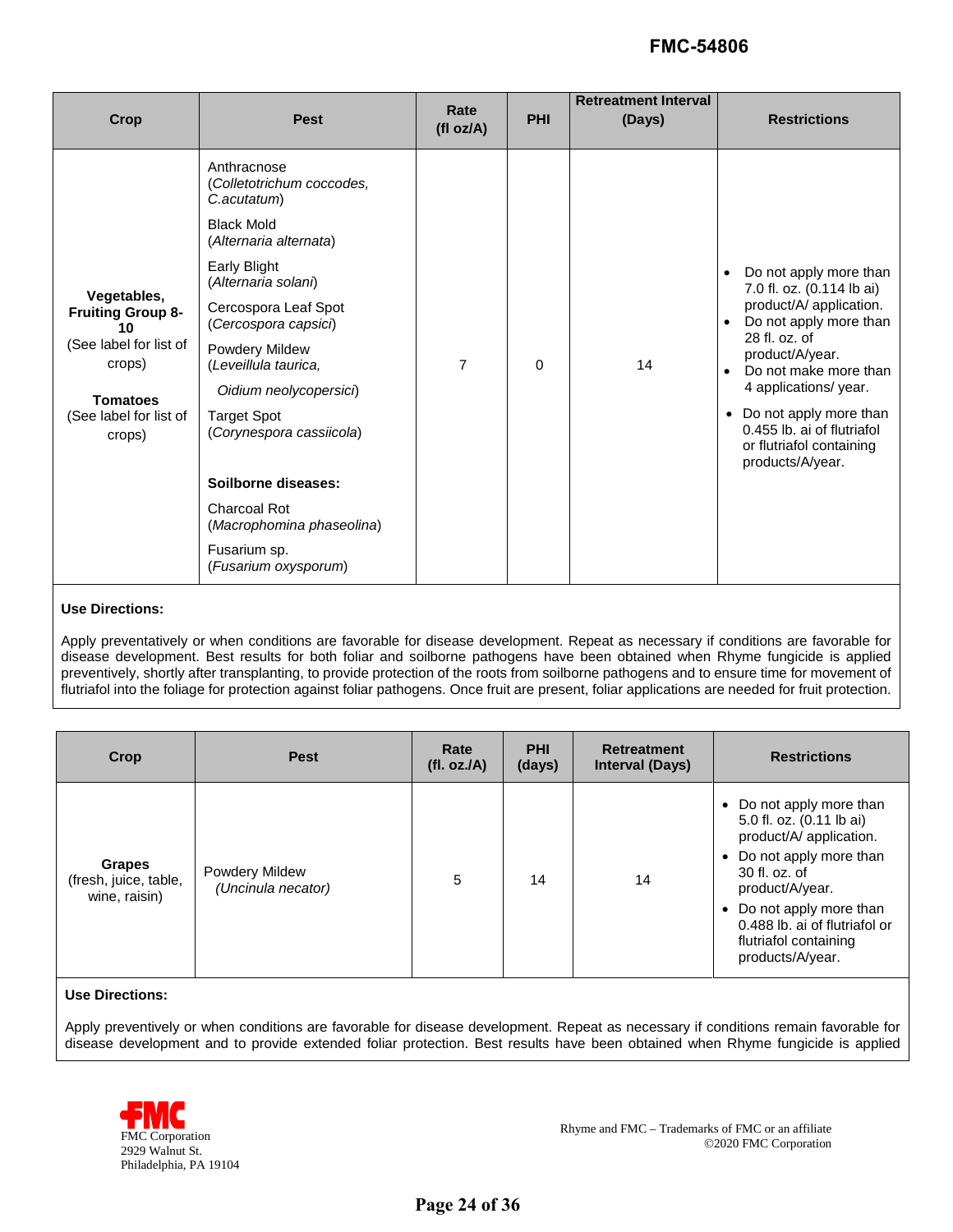preventively, as early as bud break, to ensure time for movement of flutriafol into the foliage. Once fruit are present, foliar applications are needed for fruit protection.

| Crop              | <b>Pest</b>                                                                                                                                                    | Rate<br>(fl. oz./A) | <b>PHI</b><br>(days) | <b>Retreatment</b><br><b>Interval (Days)</b> | <b>Restrictions</b>                                                                                                                                                                                                                                                                                                                          |
|-------------------|----------------------------------------------------------------------------------------------------------------------------------------------------------------|---------------------|----------------------|----------------------------------------------|----------------------------------------------------------------------------------------------------------------------------------------------------------------------------------------------------------------------------------------------------------------------------------------------------------------------------------------------|
| <b>Strawberry</b> | <b>Powdery Mildew</b><br>(Podosphaera aphanis)<br>Anthracnose<br>(Colletotrichum acutatum)<br>Soilborne diseases:<br>Charcoal Rot<br>(Macrophomina phaseolina) | 7                   | 7                    | 14                                           | Do not apply more than<br>$\bullet$<br>7.0 fl. oz. (0.114 lb. ai)<br>product/A/ application.<br>• Do not apply more than<br>$28$ fl. $oz$ , of<br>product/A/year.<br>• Do not make more apply<br>more than 4<br>applications/year.<br>• Do not apply more than<br>0.455 lb. ai of flutriafol or<br>flutriafol containing<br>products/A/year. |

#### **Use Directions:**

Apply preventatively or when conditions are favorable for disease development. Repeat as necessary if conditions are favorable for disease development. Best results for both foliar and soilborne pathogens have been obtained when Rhyme fungicide is applied preventively, shortly after transplanting, to provide protection of the roots from soilborne pathogens and to ensure time for movement of flutriafol into the foliage for protection against foliar pathogens. Once fruit are present, foliar applications are needed for fruit protection.

#### **Table 1. Rhyme fungicide rate conversion chart for drip (trickle) chemigation soil application.**

|           | Fluid ounces Rhyme fungicide/1000 row feet based on planted row spacing |             |             |             |             |             |             |             |             |             |             |             |              |
|-----------|-------------------------------------------------------------------------|-------------|-------------|-------------|-------------|-------------|-------------|-------------|-------------|-------------|-------------|-------------|--------------|
| fl. oz./A | 30"<br>rows                                                             | 34"<br>rows | 36"<br>rows | 38"<br>rows | 40"<br>rows | 44"<br>rows | 48"<br>rows | 60"<br>rows | 66"<br>rows | 72"<br>rows | 80"<br>rows | 84"<br>rows | 120"<br>rows |
|           | 0.29                                                                    | 0.33        | 0.34        | 0.36        | 0.38        | 0.42        | 0.46        | 0.57        | 0.63        | 0.69        | 0.77        | 0.80        | 1.15         |
|           | 0.40                                                                    | 0.46        | 0.48        | 0.51        | 0.54        | 0.59        | 0.64        | 0.80        | 0.88        | 0.96        | .07         | 1.12        | 1.61         |

R-4394 041320

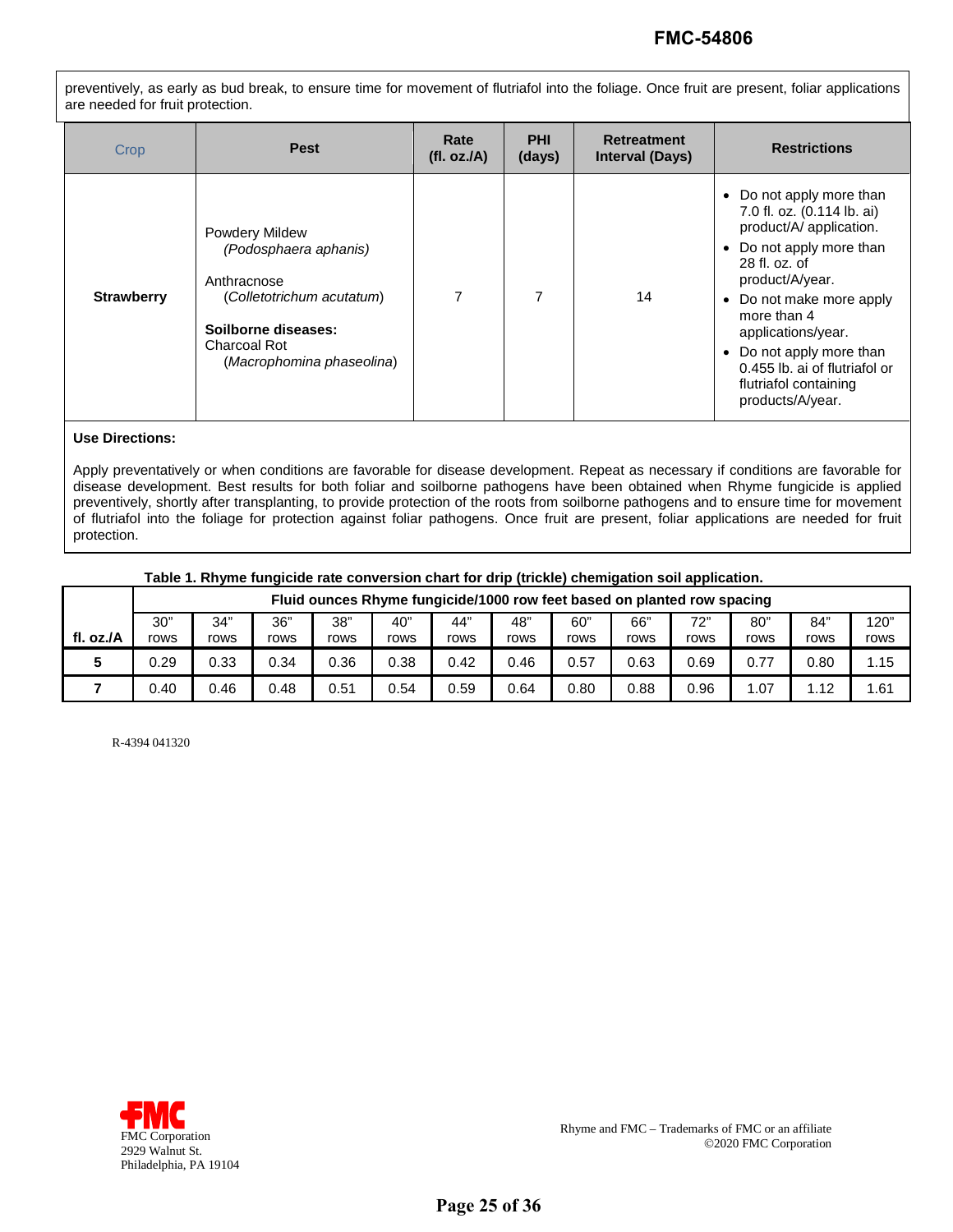

**FIFRA 2(ee) Recommendation** 

**EPA Reg. No. 279-3588** 

**FOR DISTRIBUTION AND USE IN TEXAS** 

**THIS RECOMMENDATION, WHICH CONTAINS ADDITIONAL DIRECTIONS FOR USE, IS MADE AS PERMITTED UNDER FIFRA SECTION 2(ee) AND HAS NOT BEEN SUBMITTED TO OR APPROVED BY THE US EPA.** 

 **This recommendation for Rhyme™ fungicide is valid until March 1, 2025, or until withdrawn, canceled or suspended.** 

 **LABELING. ALL APPLICABLE DIRECTIONS, RESTRICTIONS AND PRECAUTIONS ON THE EPA IT IS A VIOLATION OF FEDERAL LAW TO USE THIS PRODUCT IN A MANNER INCONSISTENT WITH ITS REGISTERED LABEL MUST BE FOLLOWED.** 

**THESE USE DIRECTIONS MUST BE IN THE POSSESSION OF THE USER AT THE TIME OF PESTICIDE APPLICATION.** 

# **FOR CHEMIGATION USE IN LISTED CROPS**

### **Directions for Use**

When applied as directed through drip irrigation or micro sprinklers, Rhyme fungicide will provide control of listed foliar diseases or suppression of listed soilborne diseases.

| Crop                                                                       | <b>Pest</b>                                                                                                                                                                                                                                                                                                                                  | Rate<br>(fI oz/A) | <b>PHI</b> | <b>Retreatment</b><br><b>Interval (Days)</b> | <b>Restrictions</b>                                                                                                                                                                                                                                                                                                                       |
|----------------------------------------------------------------------------|----------------------------------------------------------------------------------------------------------------------------------------------------------------------------------------------------------------------------------------------------------------------------------------------------------------------------------------------|-------------------|------------|----------------------------------------------|-------------------------------------------------------------------------------------------------------------------------------------------------------------------------------------------------------------------------------------------------------------------------------------------------------------------------------------------|
| Vegetables,<br><b>Cucurbit Group 9</b><br>(See label for list<br>of crops) | Anthracnose<br>(Colletotrichum sp.)<br><b>Gummy Stem Blight</b><br>(Didymella bryoniae)<br><b>Powdery Mildew</b><br>(Sphaerotheca fuliginea,<br>Erysiphe cichoracearum)<br><b>Target Spot</b><br>(Corynespora cassiicola)<br>Soilborne diseases:<br><b>Charcoal Rot</b><br>(Macrophomina phaseolina)<br>Fusarium sp.<br>(Fusarium oxysporum) | 7                 | $\Omega$   | 14                                           | Do not apply more<br>$\bullet$<br>than $7.0$ fl. oz.<br>$(0.114$ lb. ai)<br>product/A/<br>application.<br>• Do not apply more<br>than 28 fl. oz. of<br>product/A/year.<br>• Do not make more<br>than 4 applications/<br>year.<br>Do not apply more<br>than 0.455 lb. ai of<br>flutriafol or flutriafol<br>containing products/<br>A/year. |

#### **Use Directions:**

 Apply preventively or when conditions are favorable for disease development. Repeat as necessary if conditions remain favorable from soilborne pathogens and to ensure time for movement of flutriafol into the foliage for protection against foliar pathogens. for disease development and to provide extended foliar protection. Best results for both foliar and soilborne pathogens have been obtained when Rhyme fungicide is applied preventively, as early as 14 days after transplanting, to provide protection of the roots Once fruit are present, foliar applications are needed for fruit protection.



Rhyme and FMC – Trademarks of FMC or an affiliate FMC Corporation 2020 Walnut St. 2029 Walnut St.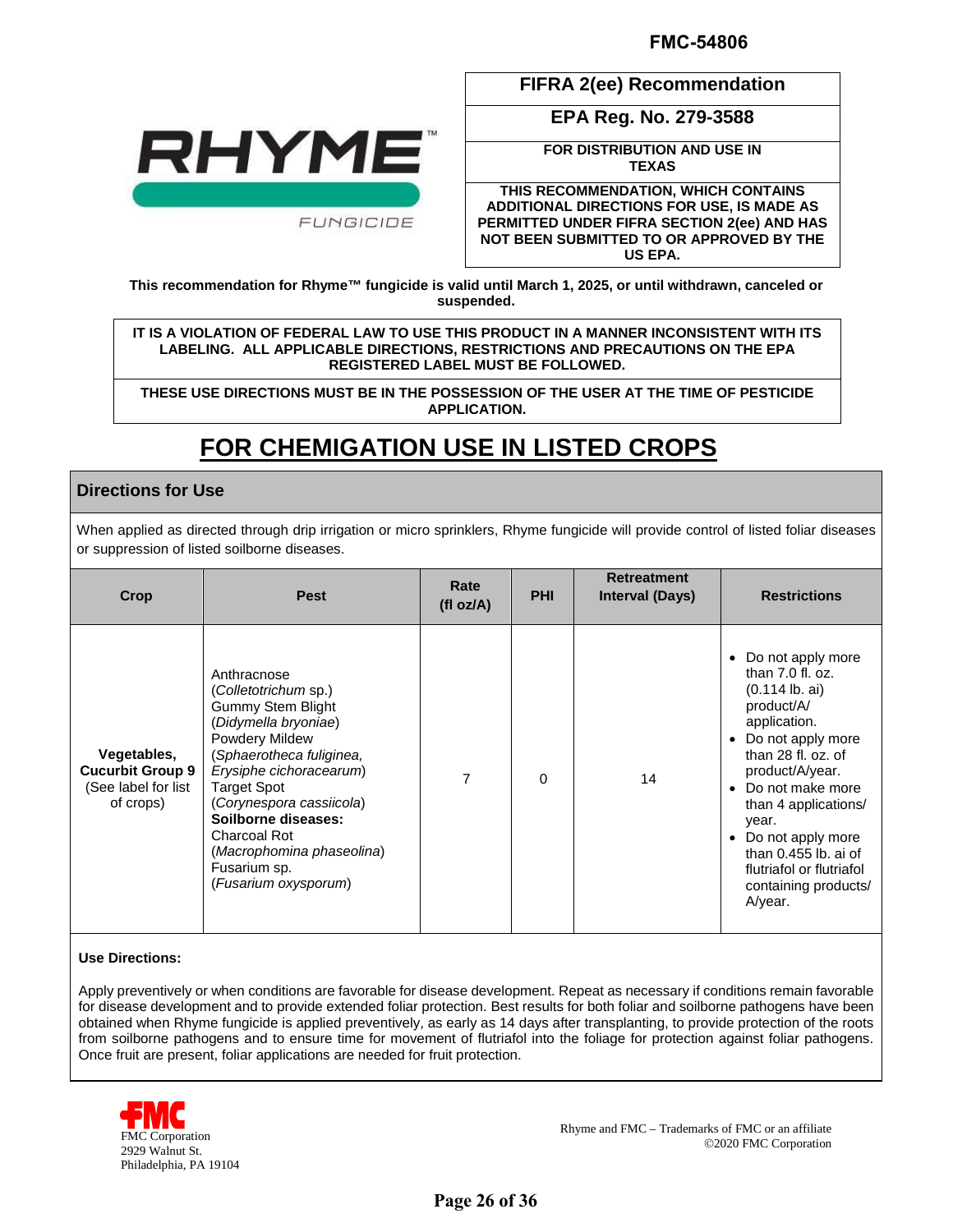| Crop                                                                                                                                     | <b>Pest</b>                                                                                                                                                                                                                                                                                                                                                                             | Rate<br>(fl oz/A) | <b>PHI</b> | <b>Retreatment Interval</b><br>(Days) | <b>Restrictions</b>                                                                                                                                                                                                                                                                                                                |
|------------------------------------------------------------------------------------------------------------------------------------------|-----------------------------------------------------------------------------------------------------------------------------------------------------------------------------------------------------------------------------------------------------------------------------------------------------------------------------------------------------------------------------------------|-------------------|------------|---------------------------------------|------------------------------------------------------------------------------------------------------------------------------------------------------------------------------------------------------------------------------------------------------------------------------------------------------------------------------------|
| Vegetables,<br><b>Fruiting Group 8-</b><br>10<br>(See label for list of<br>crops)<br><b>Tomatoes</b><br>(See label for list of<br>crops) | Anthracnose<br>(Colletotrichum coccodes,<br>C.acutatum)<br><b>Black Mold</b><br>(Alternaria alternata)<br>Early Blight<br>(Alternaria solani)<br>Cercospora Leaf Spot<br>(Cercospora capsici)<br>Powdery Mildew<br>(Leveillula taurica,<br>Oidium neolycopersici)<br><b>Target Spot</b><br>(Corynespora cassiicola)<br>Soilborne diseases:<br>Charcoal Rot<br>(Macrophomina phaseolina) | $\overline{7}$    | $\Omega$   | 14                                    | Do not apply more than<br>$\bullet$<br>7.0 fl. oz. (0.114 lb ai)<br>product/A/ application.<br>Do not apply more than<br>28 fl. oz. of<br>product/A/year.<br>Do not make more than<br>$\bullet$<br>4 applications/ year.<br>• Do not apply more than<br>0.455 lb. ai of flutriafol<br>or flutriafol containing<br>products/A/year. |
|                                                                                                                                          | Fusarium sp.<br>(Fusarium oxysporum)                                                                                                                                                                                                                                                                                                                                                    |                   |            |                                       |                                                                                                                                                                                                                                                                                                                                    |

#### **Use Directions:**

 preventively, shortly after transplanting, to provide protection of the roots from soilborne pathogens and to ensure time for movement of Apply preventatively or when conditions are favorable for disease development. Repeat as necessary if conditions are favorable for disease development. Best results for both foliar and soilborne pathogens have been obtained when Rhyme fungicide is applied flutriafol into the foliage for protection against foliar pathogens. Once fruit are present, foliar applications are needed for fruit protection.

| Crop                                                    | <b>Pest</b>                                 | Rate<br>(fl. oz./A) | <b>PHI</b><br>(days) | <b>Retreatment</b><br><b>Interval (Days)</b> | <b>Restrictions</b>                                                                                                                                                                                                                                                             |
|---------------------------------------------------------|---------------------------------------------|---------------------|----------------------|----------------------------------------------|---------------------------------------------------------------------------------------------------------------------------------------------------------------------------------------------------------------------------------------------------------------------------------|
| <b>Grapes</b><br>(fresh, juice, table,<br>wine, raisin) | <b>Powdery Mildew</b><br>(Uncinula necator) | 5                   | 14                   | 14                                           | • Do not apply more than<br>5.0 fl. oz. (0.11 lb ai)<br>product/A/ application.<br>Do not apply more than<br>$\bullet$<br>30 fl. oz. of<br>product/A/year.<br>Do not apply more than<br>$\bullet$<br>0.488 lb. ai of flutriafol or<br>flutriafol containing<br>products/A/year. |

#### **Use Directions:**

 Apply preventively or when conditions are favorable for disease development. Repeat as necessary if conditions remain favorable for disease development and to provide extended foliar protection. Best results have been obtained when Rhyme fungicide is applied

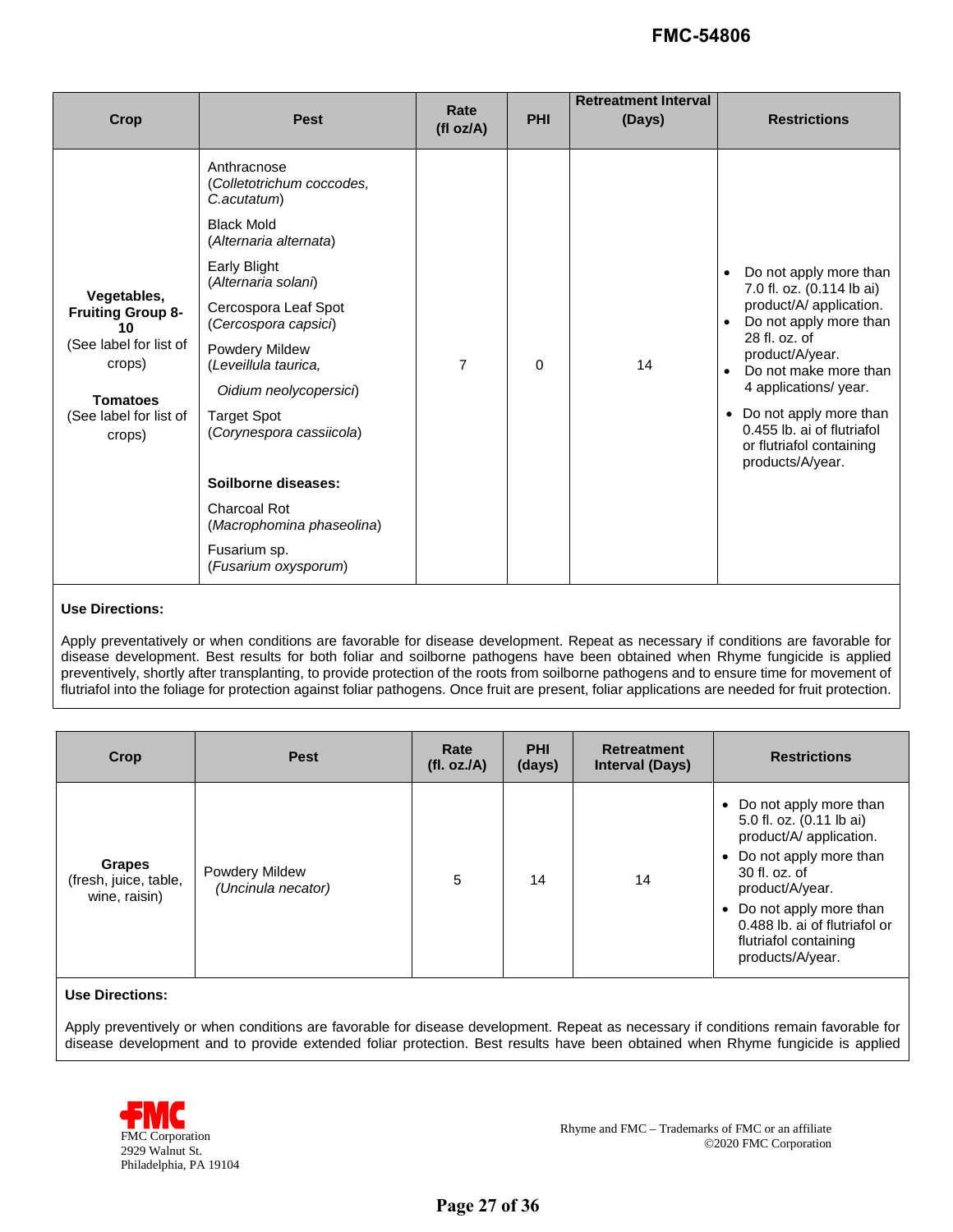preventively, as early as bud break, to ensure time for movement of flutriafol into the foliage. Once fruit are present, foliar applications are needed for fruit protection.

| Crop              | <b>Pest</b>                                                                                                                                                    | Rate<br>(fl. oz./A) | <b>PHI</b><br>(days) | <b>Retreatment</b><br><b>Interval (Days)</b> | <b>Restrictions</b>                                                                                                                                                                                                                                                                                                                          |
|-------------------|----------------------------------------------------------------------------------------------------------------------------------------------------------------|---------------------|----------------------|----------------------------------------------|----------------------------------------------------------------------------------------------------------------------------------------------------------------------------------------------------------------------------------------------------------------------------------------------------------------------------------------------|
| <b>Strawberry</b> | <b>Powdery Mildew</b><br>(Podosphaera aphanis)<br>Anthracnose<br>(Colletotrichum acutatum)<br>Soilborne diseases:<br>Charcoal Rot<br>(Macrophomina phaseolina) | 7                   | 7                    | 14                                           | Do not apply more than<br>$\bullet$<br>7.0 fl. oz. (0.114 lb. ai)<br>product/A/ application.<br>• Do not apply more than<br>$28$ fl. $oz$ , of<br>product/A/year.<br>• Do not make more apply<br>more than 4<br>applications/year.<br>• Do not apply more than<br>0.455 lb. ai of flutriafol or<br>flutriafol containing<br>products/A/year. |

#### **Use Directions:**

Apply preventatively or when conditions are favorable for disease development. Repeat as necessary if conditions are favorable for disease development. Best results for both foliar and soilborne pathogens have been obtained when Rhyme fungicide is applied preventively, shortly after transplanting, to provide protection of the roots from soilborne pathogens and to ensure time for movement of flutriafol into the foliage for protection against foliar pathogens. Once fruit are present, foliar applications are needed for fruit protection.

#### **Table 1. Rhyme fungicide rate conversion chart for drip (trickle) chemigation soil application.**

|           | Fluid ounces Rhyme fungicide/1000 row feet based on planted row spacing |             |             |             |             |             |             |             |             |             |             |             |              |
|-----------|-------------------------------------------------------------------------|-------------|-------------|-------------|-------------|-------------|-------------|-------------|-------------|-------------|-------------|-------------|--------------|
| fl. oz./A | 30"<br>rows                                                             | 34"<br>rows | 36"<br>rows | 38"<br>rows | 40"<br>rows | 44"<br>rows | 48"<br>rows | 60"<br>rows | 66"<br>rows | 72"<br>rows | 80"<br>rows | 84"<br>rows | 120"<br>rows |
|           | 0.29                                                                    | 0.33        | 0.34        | 0.36        | 0.38        | 0.42        | 0.46        | 0.57        | 0.63        | 0.69        | 0.77        | 0.80        | 1.15         |
|           | 0.40                                                                    | 0.46        | 0.48        | 0.51        | 0.54        | 0.59        | 0.64        | 0.80        | 0.88        | 0.96        | .07         | 1.12        | 1.61         |

R-4395 041320

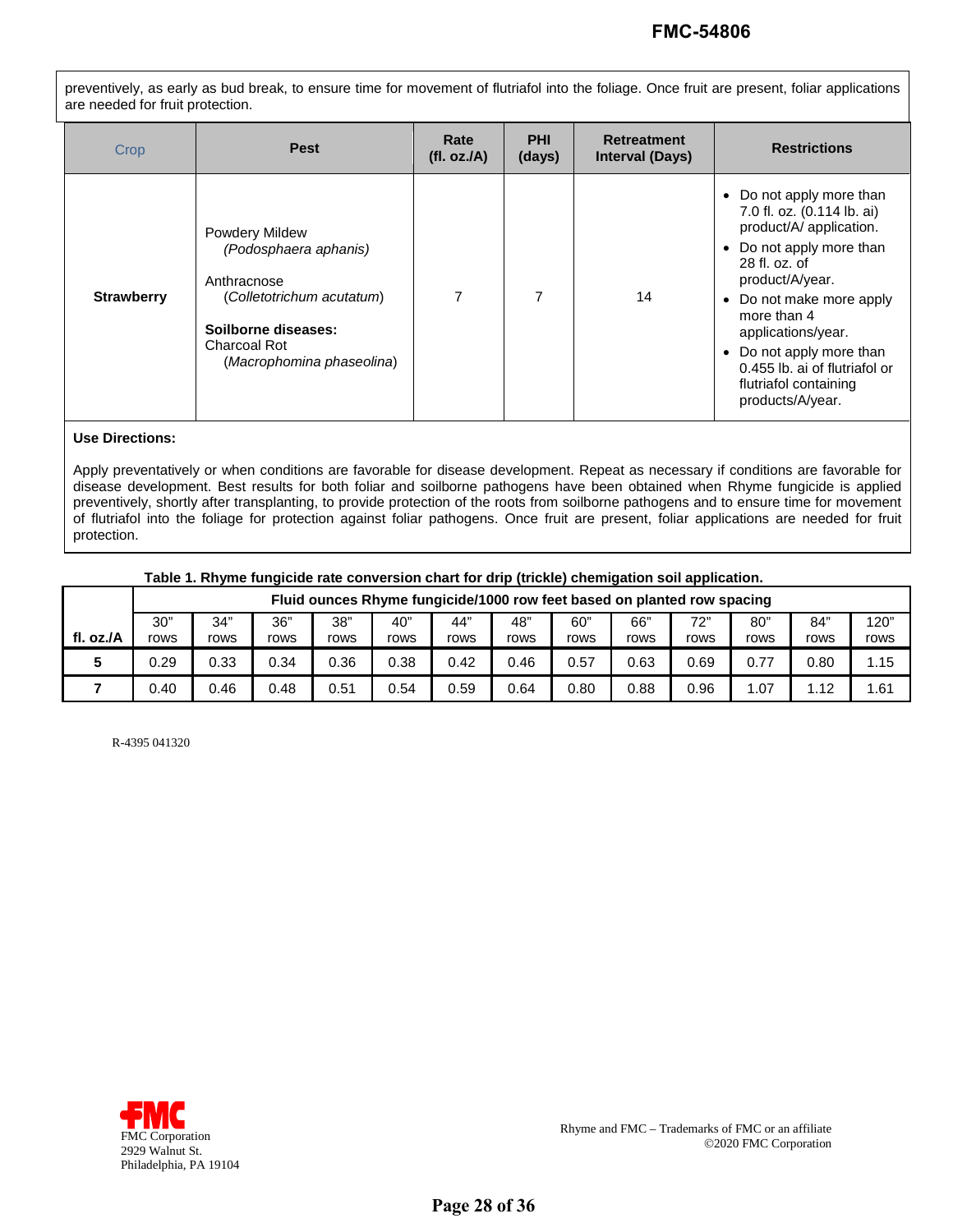### **THIS RECOMMENDATION IS MADE AS PERMITTED UNDER FIFRA SECTION 2(ee) AND HAS NOT BEEN SUBMITTED TO OR APPROVED BY THE EPA**



FUNGICIDE

**EPA Reg. No. 279-3588** 

| 2(ee) Recommendation                              |  |  |  |  |
|---------------------------------------------------|--|--|--|--|
| <b>FOR DISTRIBUTION AND USE</b><br><b>ONLY IN</b> |  |  |  |  |
| <b>CALIFORNIA</b>                                 |  |  |  |  |
| THIS PRODUCT BULLETIN CONTAINS NEW OR             |  |  |  |  |
| ADDITIONAL DIRECTIONS FOR USE WHICH ARE           |  |  |  |  |
| RECOMMENDED BY FMC CORPORATION UNDER              |  |  |  |  |
| FIFRA SECTION 2(ee)                               |  |  |  |  |
| IT IS A VIOLATION OF FEDERAL LAW TO USE THIS      |  |  |  |  |
| PRODUCT IN A MANNER INCONSISTENT WITH IT          |  |  |  |  |
| <b>LABELING</b>                                   |  |  |  |  |

# **DIRECTIONS FOR USE: GRAPES, STONE FRUIT, STRAWBERRY, TOMATOES, AND VEGETABLES (Cucurbits Group 9)**

 When applied as directed through drip irrigation and micro sprinklers, Rhyme fungicide will provide control of powdery mildew on the foliage of grapes, strawberry, stone fruit, tomatoes and cucurbits (Group 9).

| Crop                                                     | <b>Pest</b>                                    | Rate (fl. $oz/A$ ) | <b>Application Directions</b>                                                                                                                                             | <b>Retreatment</b><br><b>Interval (Days)</b> |
|----------------------------------------------------------|------------------------------------------------|--------------------|---------------------------------------------------------------------------------------------------------------------------------------------------------------------------|----------------------------------------------|
| <b>Grapes</b><br>(fresh, table, wine,<br>raisin)         | Powdery Mildew<br>(Uncinula necator)           | 5                  | Apply preventatively or<br>when conditions are<br>favorable for disease<br>development. Repeat as<br>necessary if conditions are<br>favorable for disease<br>development. | 14                                           |
| <b>Strawberry</b>                                        | Powdery Mildew<br>(Podosphaera aphanis)        | 7                  | Apply preventatively or<br>when conditions are<br>favorable for disease<br>development. Repeat as<br>necessary if conditions are<br>favorable for disease<br>development. |                                              |
| <b>Stone Fruit</b><br>(See label list of<br>stone fruit) | Powdery Mildew<br>(Podosphaera<br>clandestina) | 7                  | Start applications at petal<br>fall. Repeat as necessary if<br>conditions are favorable for<br>disease development.                                                       |                                              |



FMC and Rhyme are trademarks of FMC<br>Corporation <sup>©</sup>2017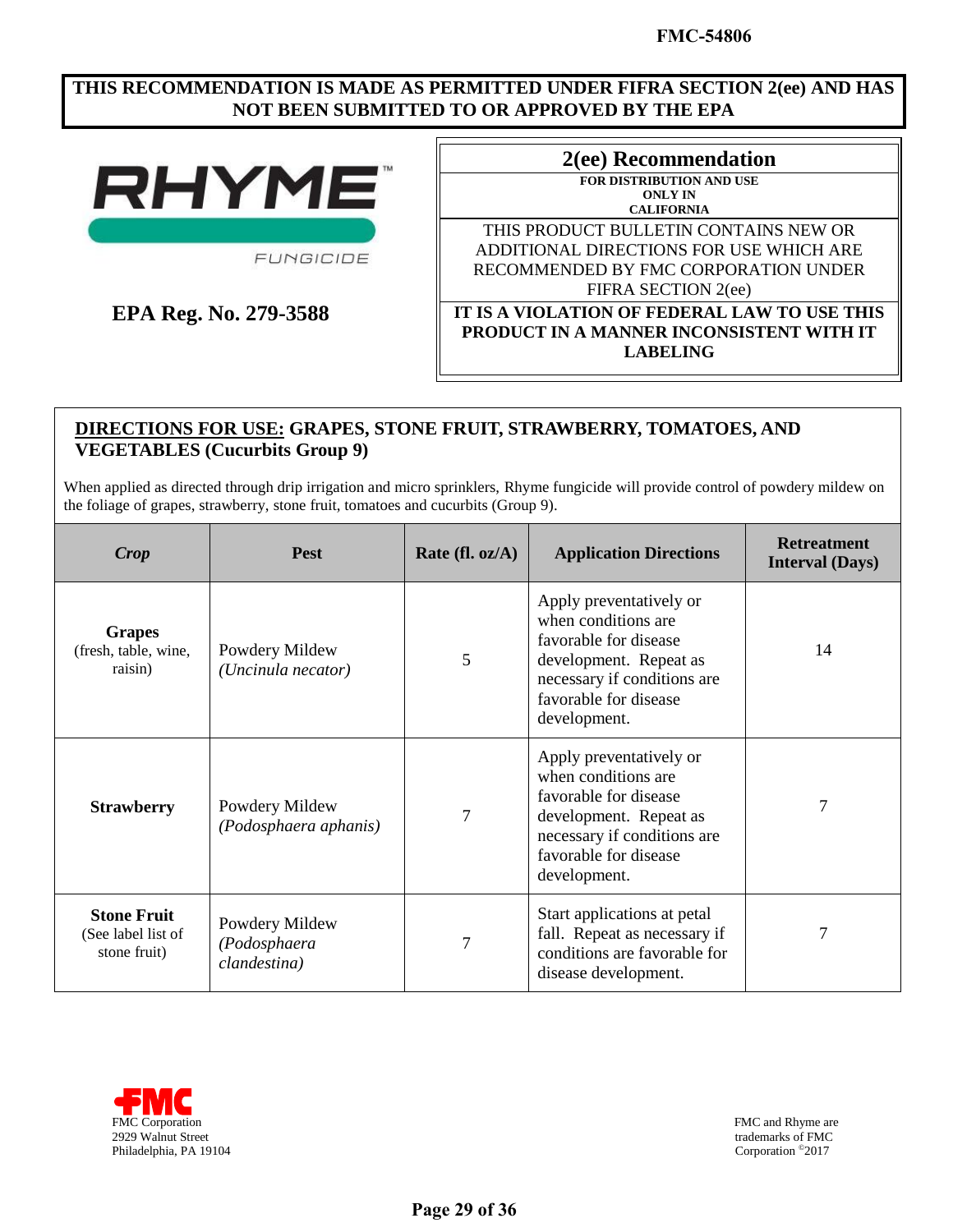| <b>Tomatoes</b><br>(See label for list of<br>tomatoes)                     | Powdery Mildew<br>(Leveillula taurica)                                | 7 | Apply preventatively or<br>when conditions are.<br>favorable for disease<br>development. Repeat as<br>necessary if conditions are<br>favorable for disease<br>development. |  |
|----------------------------------------------------------------------------|-----------------------------------------------------------------------|---|----------------------------------------------------------------------------------------------------------------------------------------------------------------------------|--|
| Vegetables,<br><b>Cucurbit Group 9</b><br>(See label for list of<br>crops) | Powdery Mildew<br>(Sphaerotheca fuliginea,<br>Erysiphe cichoracearum) | 7 | Apply preventatively or<br>when conditions are.<br>favorable for disease<br>development. Repeat as<br>necessary if conditions are<br>favorable for disease<br>development. |  |

 **FUNGICIDE LABEL (EPA REG. NO. 279-3588) MUST BE FOLLOWED. THIS RECOMMENDATION SHOULD BE IN THE POSSESSION OF THE USER AT THE TIME OF PESTICIDE APPLICATION. ALL APPLICABLE DIRECTIONS, RESTRICTIONS, AND PRECAUTIONS ON THE EPA REGISTERED RHYME** 



FMC and Rhyme are trademarks of FMC<br>Corporation <sup>©</sup>2017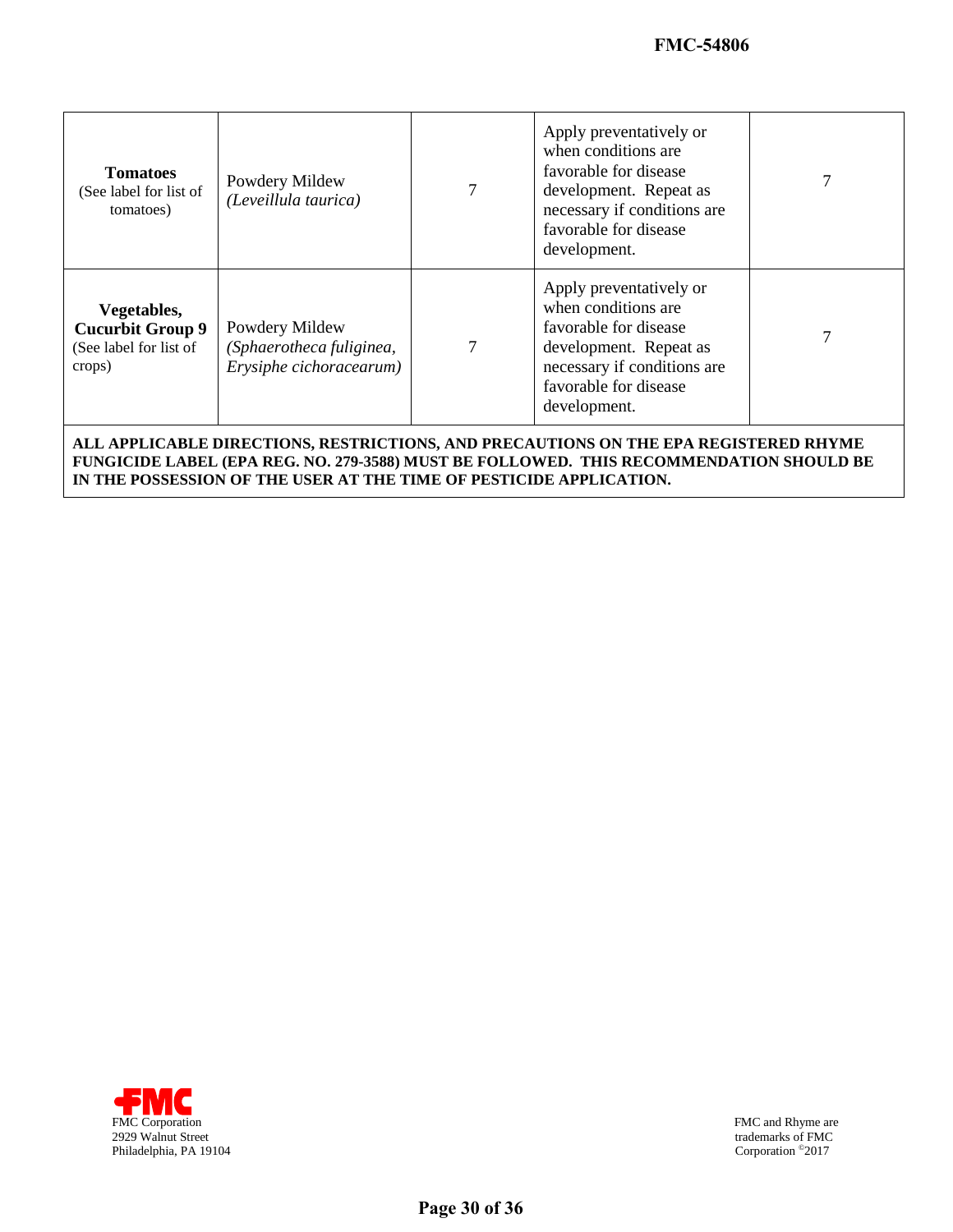

**FIFRA 2(ee) Recommendation** 

**EPA Reg. No. 279-3588** 

**FOR DISTRIBUTION AND USE ONLY IN CALIFORNIA** 

**THIS RECOMMENDATION, WHICH CONTAINS ADDITIONAL DIRECTIONS FOR USE, IS MADE AS PERMITTED UNDER FIFRA SECTION 2(ee) AND HAS NOT BEEN SUBMITTED TO OR APPROVED BY THE US EPA.** 

**This recommendation for Rhyme™ fungicide is valid until December 31, 2023, or until withdrawn, canceled or suspended.** 

 **LABELING. ALL APPLICABLE DIRECTIONS, RESTRICTIONS AND PRECAUTIONS ON THE EPA IT IS A VIOLATION OF FEDERAL LAW TO USE THIS PRODUCT IN A MANNER INCONSISTENT WITH ITS REGISTERED LABEL MUST BE FOLLOWED.** 

**THESE USE DIRECTIONS MUST BE IN THE POSSESSION OF THE USER AT THE TIME OF PESTICIDE APPLICATION.** 

# **FOR SUPPRESSION OF FUSARIUM SP. VIA CHEMIGATION IN CELERY**

## **Directions for Use**

Rhyme fungicide will provide suppression of listed diseases.

 Product is to be applied through drip irrigation. Recommend initial application at transplanting. For spring and fall planting, a second application is required, approximately 30 days later. For fall planting, additional applications may be required at 14 day intervals, for a maximum of 4 applications per season.

| Crop          | <b>Pest</b>                                                                                          | Rate<br>(fl oz/A) | <b>PHI</b>                                  | <b>Retreatment</b><br><b>Interval (Days)</b> | <b>Restrictions</b>                                                                                                                                                                                                                                                                                                                                        |
|---------------|------------------------------------------------------------------------------------------------------|-------------------|---------------------------------------------|----------------------------------------------|------------------------------------------------------------------------------------------------------------------------------------------------------------------------------------------------------------------------------------------------------------------------------------------------------------------------------------------------------------|
| <b>Celery</b> | <b>Fusarium Yellows</b><br>/Fusarium Wilt<br>(Suppression only)<br>(Fusarium oxysporum f.sp<br>apii) | $5 - 7$           | Do not apply<br>within 7 days<br>of harvest | 14                                           | Do not apply more than<br>$\bullet$<br>7.0 fl. oz. (0.114 lb ai)<br>product/A/ application.<br>Do not apply more than<br>$\bullet$<br>28 fl. oz. of<br>product/A/year.<br>Do not make more than<br>$\bullet$<br>4 applications/ year.<br>Do not apply more than<br>$\bullet$<br>0.455 lb. ai of flutriafol<br>or flutriafol containing<br>products/A/year. |

R-4442 040920



Rhyme and FMC – Trademarks of FMC or an affiliate FMC Corporation 2020 FMC Corporation 2020 FMC Corporation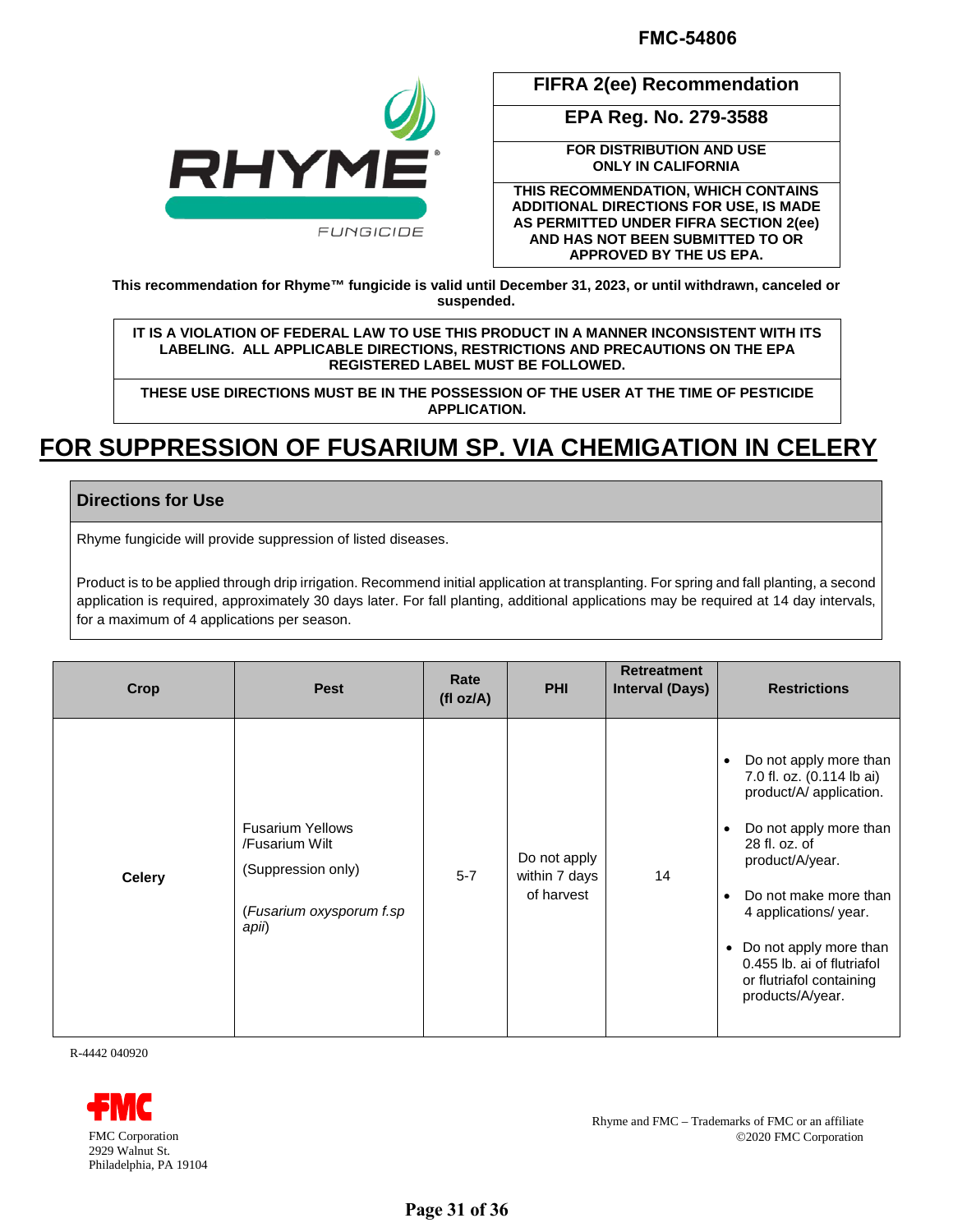

# **FIFRA 2(ee) Recommendation**

**EPA Reg. No. 279-3596** 

 **Hampshire, New Jersey, North Dakota, Ohio, Oklahoma, Pennsylvania, Rhode Island, Utah, FOR DISTRIBUTION AND USE ONLY IN: Arkansas, Connecticut, Delaware, Illinois, Indiana, Iowa, Kansas, Kentucky, Maine, Maryland, Massachusetts, Michigan, Minnesota, Missouri, Montana, Idaho, Iowa, Nebraska, New South Dakota, Tennessee, Vermont, Virginia, West Virginia, Wisconsin, and Wyoming** 

**THIS RECOMMENDATION, WHICH CONTAINS ADDITIONAL DIRECTIONS FOR USE, IS MADE AS PERMITTED UNDER FIFRA SECTION 2(ee) AND HAS NOT BEEN SUBMITTED TO OR APPROVED BY THE US EPA.** 

**This recommendation for TopGuard® EQ Fungicide is valid until May 25, 2025, or until withdrawn, canceled or suspended.** 

**State Chemist Use of this product according to this bulletin has not been reviewed or endorsed by the Office of the Indiana**

 **LABELING. ALL APPLICABLE DIRECTIONS, RESTRICTIONS AND PRECAUTIONS ON THE EPA**  IT IS A VIOLATION OF FEDERAL LAW TO USE THIS PRODUCT IN A MANNER INCONSISTENT WITH ITS **REGISTERED LABEL MUST BE FOLLOWED.** 

**THESE USE DIRECTIONS MUST BE IN THE POSSESSION OF THE USER AT THE TIME OF PESTICIDE APPLICATION.** 

# **For Tar Spot Management in Corn (Field, Corn Grown For Seed, Sweet Corn and Popcorn)**

### **Directions For Use**

 high use rate when disease pressure is high and conditions are favorable for disease Apply when disease first appears and repeat application on a 7-10 day interval. Use the development.



TopGuard and FMC - Trademarks of FMC or an TopGuard and FMC – Trademarks of FMC or an TopGuard and FMC – Trademarks of FMC or an affiliate 2929 Walnut St. 2020 FMC Corporation affiliate 2020 FMC Corporation Philadelphia, PA 19104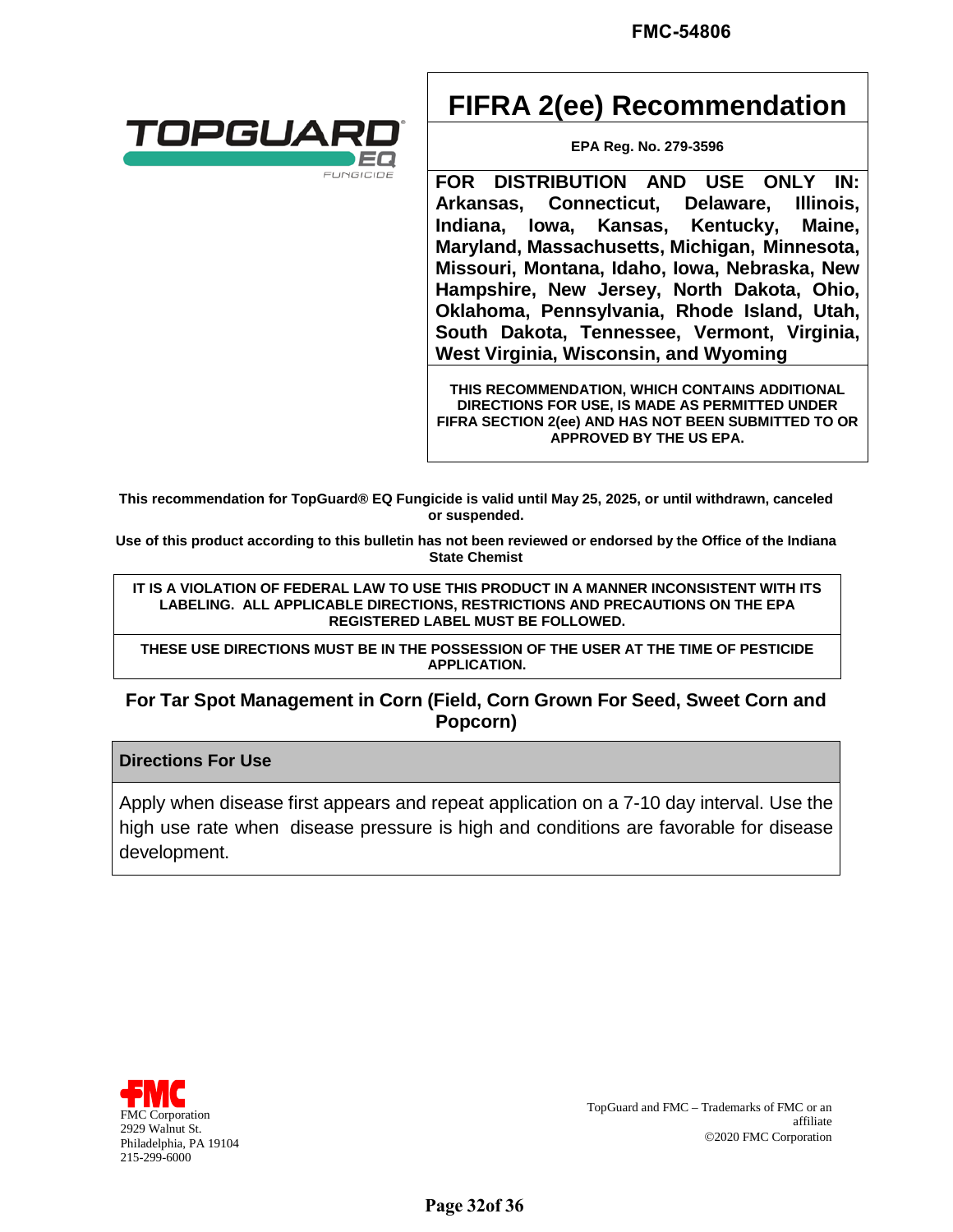| <b>CROP</b>                                                     | <b>PEST</b>                   | <b>RATE OF APPLICATION</b> |
|-----------------------------------------------------------------|-------------------------------|----------------------------|
| Corn (Field, Corn Grown<br>for Seed, Popcorn and<br>Sweet Corn) | Tar Spot (Phyllachora maydis) | 5.0 - 7.0 fl. oz./A        |

### **RESTRICTIONS:**

- Apply no later than R4 (early dough stage).
- Do not exceed 7 fl. oz/A for a single application.
- Do not apply more than 2 applications of product per growing season.
- Do not apply more than 14 fl. oz./A of product per acre per year.
- Do not apply more than 0.228 lb. ai of flutriafol/A per year.
- Do not apply more than 2.0 lb. ai of azoxystrobin per acre per year.
- • An adjuvant may be used with TOPGUARD EQ fungicide prior to the V8 corn growth stage and after the VT corn growth stage.

 **Restricted Entry Interval (REI):** The REI for detasseling field corn and popcorn grown for seed is 5 days. The REI for sweet corn is 3 days. The REI for all other activities is 12 hours.

 **Preharvest Interval:** Do not apply within 7 days of harvest.

R-4444 041620



TopGuard and FMC - Trademarks of FMC or an TopGuard and FMC – Trademarks of FMC or an TopGuard and FMC – Trademarks of FMC or an affiliate 2929 Walnut St. 2020 FMC Corporation affiliate 2020 FMC Corporation Philadelphia, PA 19104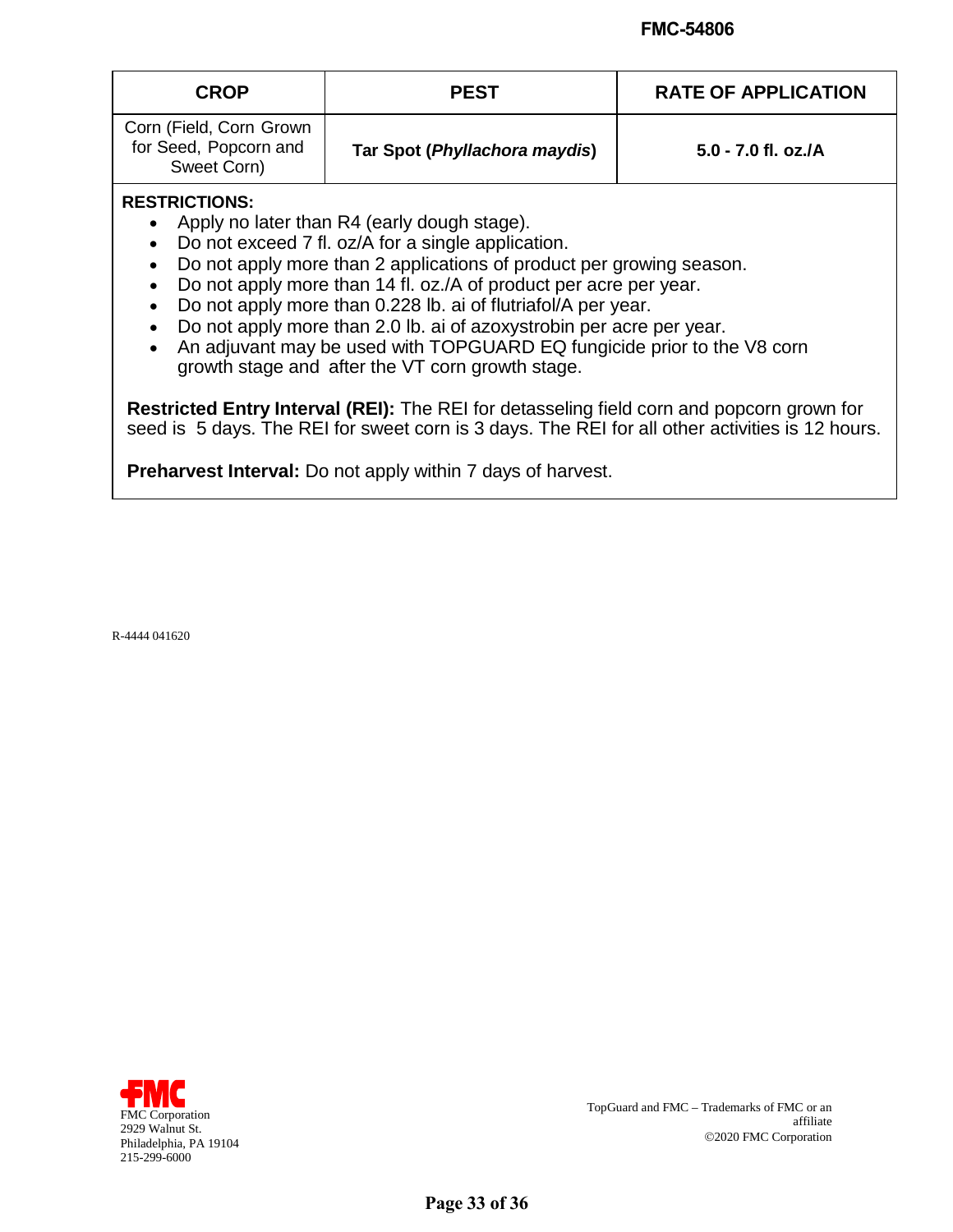

# **FIFRA 2(ee) Recommendation**

**EPA Reg. No. 279-3596** 

### **FOR DISTRIBUTION AND USE ONLY IN: New York**

**THIS RECOMMENDATION, WHICH CONTAINS ADDITIONAL DIRECTIONS FOR USE, IS MADE AS PERMITTED UNDER FIFRA SECTION 2(ee) AND HAS NOT BEEN SUBMITTED TO OR APPROVED BY THE US EPA.** 

 **This recommendation for TopGuard® EQ Fungicide is valid until May 25, 2025, or until withdrawn, canceled or suspended.** 

 **LABELING. ALL APPLICABLE DIRECTIONS, RESTRICTIONS AND PRECAUTIONS ON THE EPA IT IS A VIOLATION OF FEDERAL LAW TO USE THIS PRODUCT IN A MANNER INCONSISTENT WITH ITS REGISTERED LABEL MUST BE FOLLOWED.** 

**THESE USE DIRECTIONS MUST BE IN THE POSSESSION OF THE USER AT THE TIME OF PESTICIDE APPLICATION.** 

# **For Tar Spot Management in Corn (Field, Corn Grown For Seed, Sweet Corn and Popcorn)**

### **Directions For Use**

 high use rate when disease pressure is high and conditions are favorable for disease Apply when disease first appears and repeat application on a 7-10 day interval. Use the development.



TopGuard and  $\mathrm{FMC}-\mathrm{Trademarks}$  of  $\mathrm{FMC}$  or an TopGuard and FMC – Trademarks of FMC or an TopGuard and FMC – Trademarks of FMC or an affiliate 2929 Walnut St. 2020 FMC Corporation affiliate 2020 FMC Corporation Philadelphia, PA 19104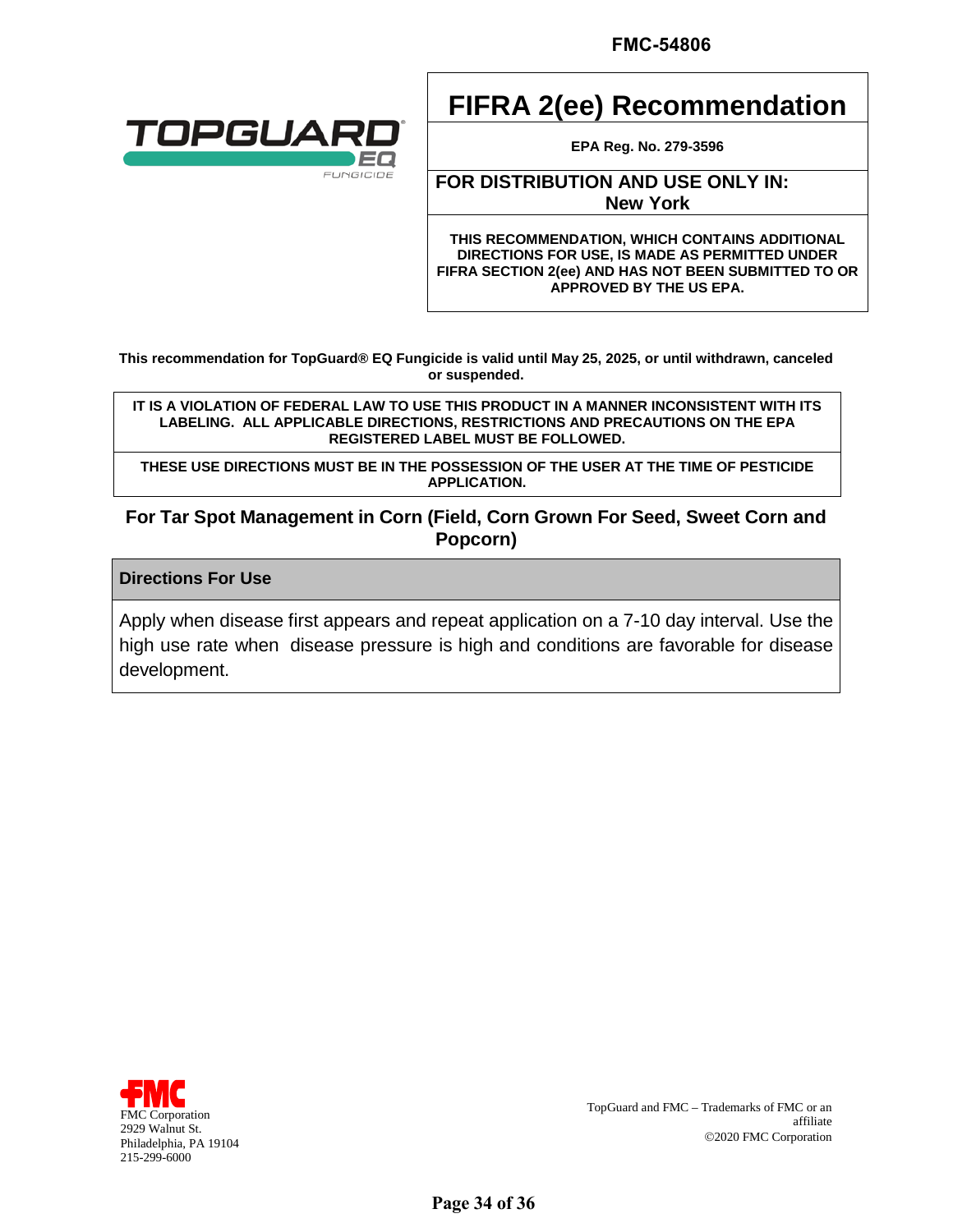| <b>CROP</b>                                                     | <b>PEST</b>                   | <b>RATE OF APPLICATION</b> |
|-----------------------------------------------------------------|-------------------------------|----------------------------|
| Corn (Field, Corn Grown<br>for Seed, Popcorn and<br>Sweet Corn) | Tar Spot (Phyllachora maydis) | $5.0 - 7.0$ fl. oz./A      |

### **RESTRICTIONS:**

- Apply no later than R4 (early dough stage).
- Do not exceed 7 fl. oz/A for a single application.
- Do not apply more than 2 applications of product per growing season.
- Do not apply more than 14 fl. oz./A of product per acre per year.
- Do not apply more than 0.228 lb. ai of flutriafol/A per year.
- Do not apply more than 2.0 lb. ai of azoxystrobin per acre per year.
- • An adjuvant may be used with TOPGUARD EQ fungicide prior to the V8 corn growth stage and after the VT corn growth stage.

 **Restricted Entry Interval (REI):** The REI for detasseling field corn and popcorn grown for seed is 5 days. The REI for sweet corn is 3 days. The REI for all other activities is 12 hours.

 **Preharvest Interval:** Do not apply within 7 days of harvest.

R-4445041620



TopGuard and FMC - Trademarks of FMC or an TopGuard and FMC – Trademarks of FMC or an TopGuard and FMC – Trademarks of FMC or an affiliate 2929 Walnut St. 2020 FMC Corporation affiliate 2020 FMC Corporation Philadelphia, PA 19104